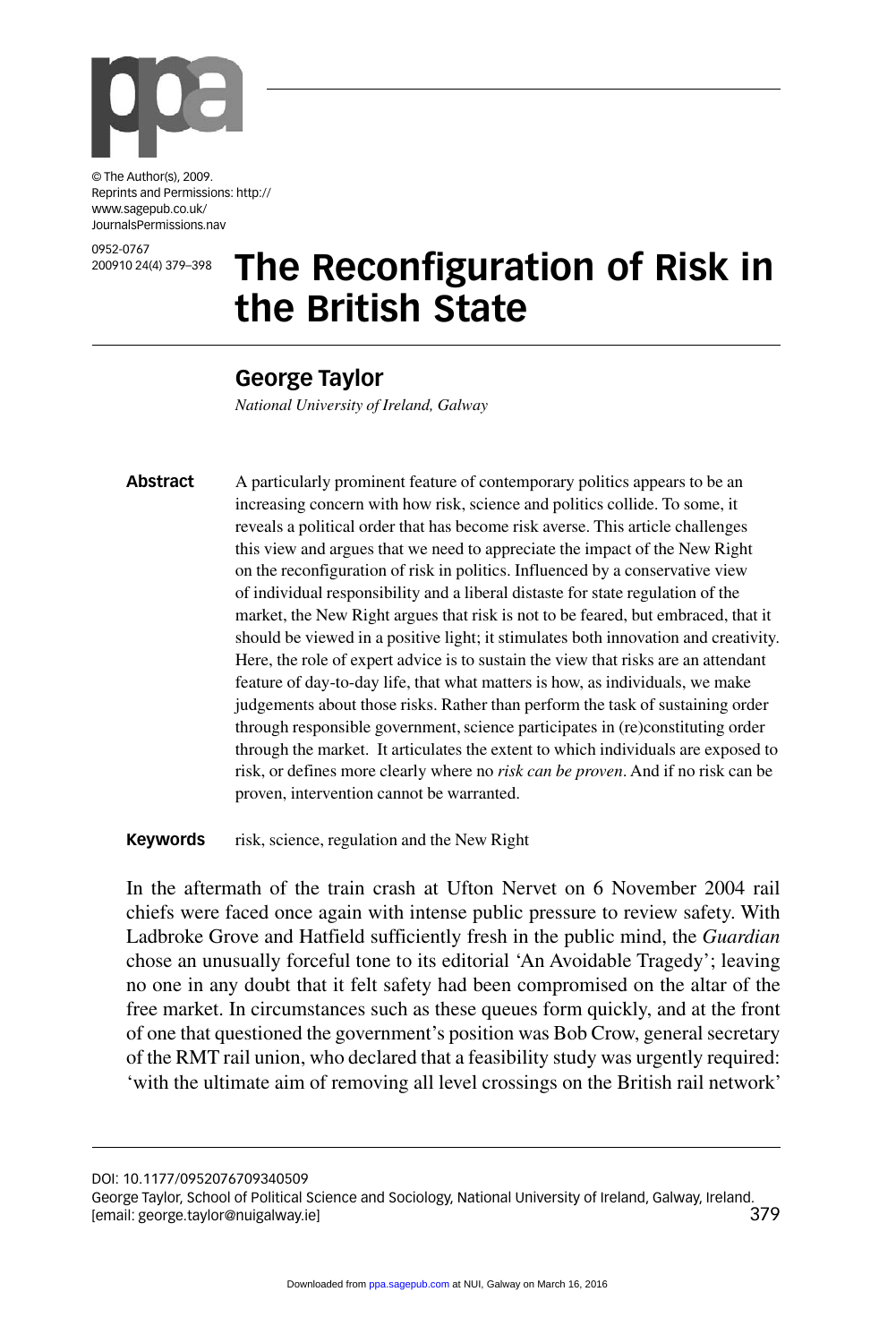(*Guardian*, 8 November 2004). A few days after the crash, and with debate less charged by those inclined toward the politically bellicose, a government spokesman felt sufficiently confident to assert that there wouldn't be an independent inquiry. No one in government doubts that a tragic event took place, or that we were fortunate there were not more casualties. But, New Labour was adamant: *nothing had occurred to alter the risk assessment*.

Events such as this reveal that if there is a single word that captures the political zeitgeist, it is risk: whether the issue is genetically modified organisms, the credit crunch, a potential link between autism and the MMR jab or little red sweets and hyperactivity in children, political debate is charged with the vocabulary of risk. To those such as Beck (1992) or Giddens (1998) it confirms we have entered a new phase in modernity, a risk society in which science no longer possesses an overwhelming grip upon the public's imagination (Beck, 1992, p.10). To many, it is a persuasive argument. Indeed, among a growing cast of acolytes, David Vogel has argued that European regulation is now 'risk averse', the result of a precautionary shift that can be attributed to a 'widespread public perception of regulatory failures that have a spill-over effect: they make both public opinion more sensitive to the risks associated with new technologies' and create a gap between public expectations and policy effectiveness (Vogel, 2003; see also Farrell, 2006; Moran, 2001; Smith, 2004).

While there can be little doubt that the relationship between risk and politics has come under intense scrutiny, this article argues we must avoid being seduced by those that see risk in politics as purely a recent phenomenon or, that science has suddenly been found out, exposed before an incredulous public. In contrast to such approaches, this article argues that risk was always a central consideration of the post-war British State; it was just that it was refracted through a social democratic lens. In both the USA and Europe, politics were dominated by a view of responsible government in which judicious intervention could rid economies of the vagaries of the free market (unemployment, poverty) and engineer a just society (education, health, housing).

By the 1970s, it was a view under challenge as the New Right sought to draw our critical gaze toward excessive state intervention. For the Conservative Governments of the Thatcher/Reagan era the notion of social justice that pervades government intervention was viewed as pernicious, for not only does it deny the freedom of individuals but undermines individual responsibility: government decides what is fair, it defines just. As part of a wider critique of social democracy that sought to redefine the relationship between the state and the individual, the New Right argued that that far too much weight had been accorded to the state in deciding what is in our best interests, and far too little consideration given to the individual's capacity to decide on potential risks. It was impossible, they maintain, for the state to define an acceptable level of risk, given that it involves making a balance between competing economic and social objectives. Any pretence to the contrary, to engineer order through intervention, is economically damaging (reduces inno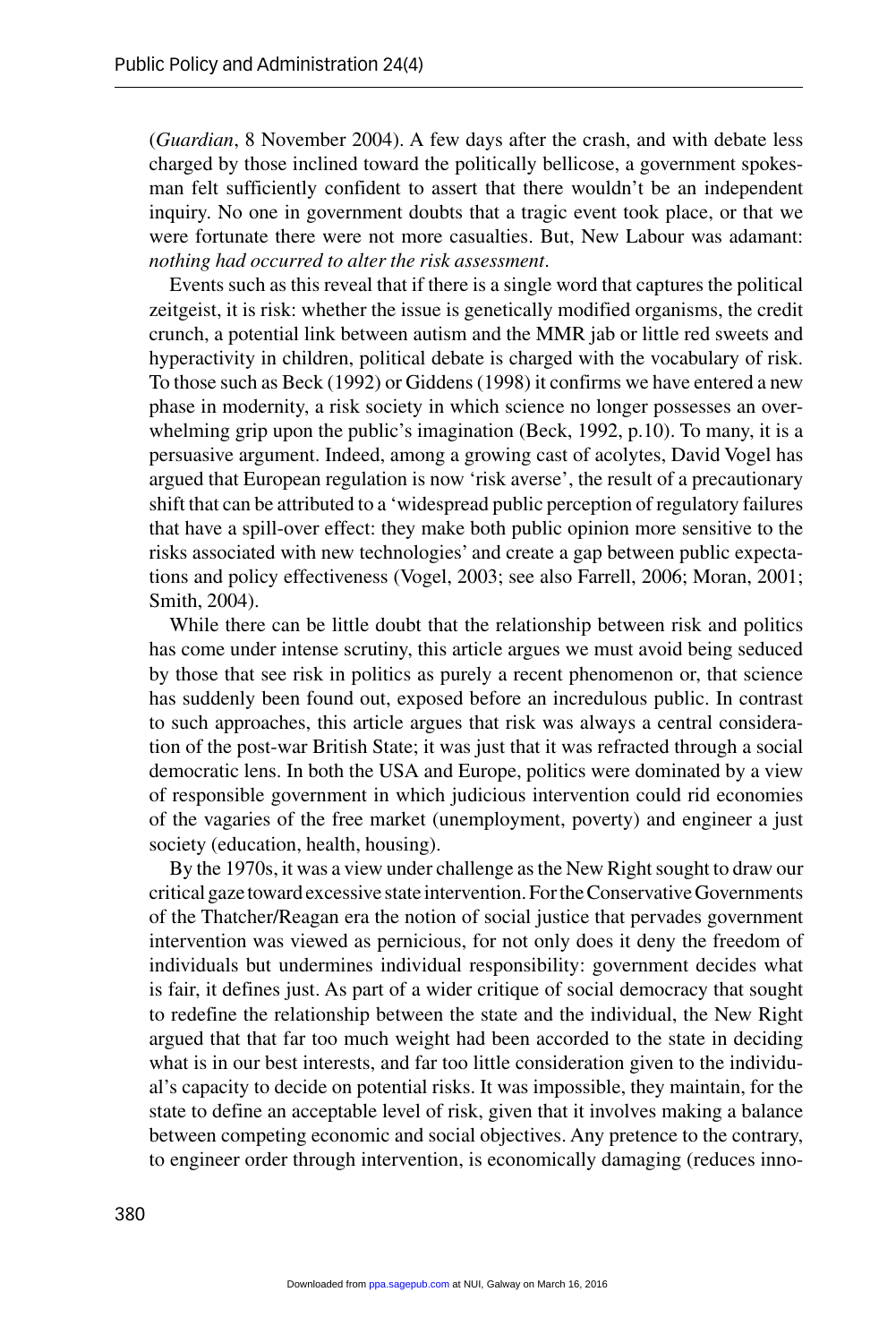vation), inherently unjust (impacts upon choice and freedom), paternalistic and ideologically driven.

Here, the article argues that rather than perform the task of sustaining order through responsible government (the realm of the political/legal), science now participates in (re)constituting order through the market. Its role is not to *prevent*  development on the grounds that a new technology, process or product *may* be risky (think GMOs), but to establish *definitively* whether a product will be detrimental to public health. It articulates the extent to which individuals are exposed to risk, thereby establishing negligence or culpability (the realm of the economic/ legal).

These are important themes to the argument of this article, for once embedded within a regulatory framework the role of risk in politics shifts: intervention can be justified only once a quantifiable risk assessment has identified an ascertainable risk, not a theoretical uncertainty. This is crucial, for it anticipates that regulation involves not a lowering of the evidentiary bar, but its elevation. In turn, the role of science in decision-making becomes more important as a lack of scientific consensus offers *not* an opportunity to invoke precaution, as those such as Vogel (2003), Farrell (2006) or De Sadeleer (2002) would have us believe, but forms the basis from which to *resist* regulatory intervention. And, even in those instances where a risk is proven, intervention needs to consider whether it is appropriate: proportionate, balanced and economically justified.

The article is divided into four sections. The first section explores briefly the manner in which expert advice was refracted through the political architecture of the British State under social democracy and raises doubt about whether political decisions were ever underpinned by scientific certainty. The second section examines the reconfiguration of risk under the influence of the New Right and how this can be traced through prominent international bodies such as the Organisation for Economic Co-operation and Development (OECD), World Trade Organization (WTO) and the Codex Alimentarius Commission. This process is by no means inevitable or universal; individual nation states may experience common pressures, but different institutional and cultural environments ensure that as risk is refracted through this global administrative architecture variations occur. The third section addresses regulatory reform in two key areas, food safety and blood: chosen specifically because they are examples of policy scarred by a crisis that spurred (allegedly) precautionary action. The final section addresses the reconfiguration of risk in the British State from the 1980s onward, where risk analysis has featured prominently in moves to reduce the regulatory burden upon business.

## **Risk and Regulation under the Interventionist State: The Imprimatur of the Public**

To many political observers the welfare state represented a decisive victory for the political forces of the labour movement, a vindication of the positive sum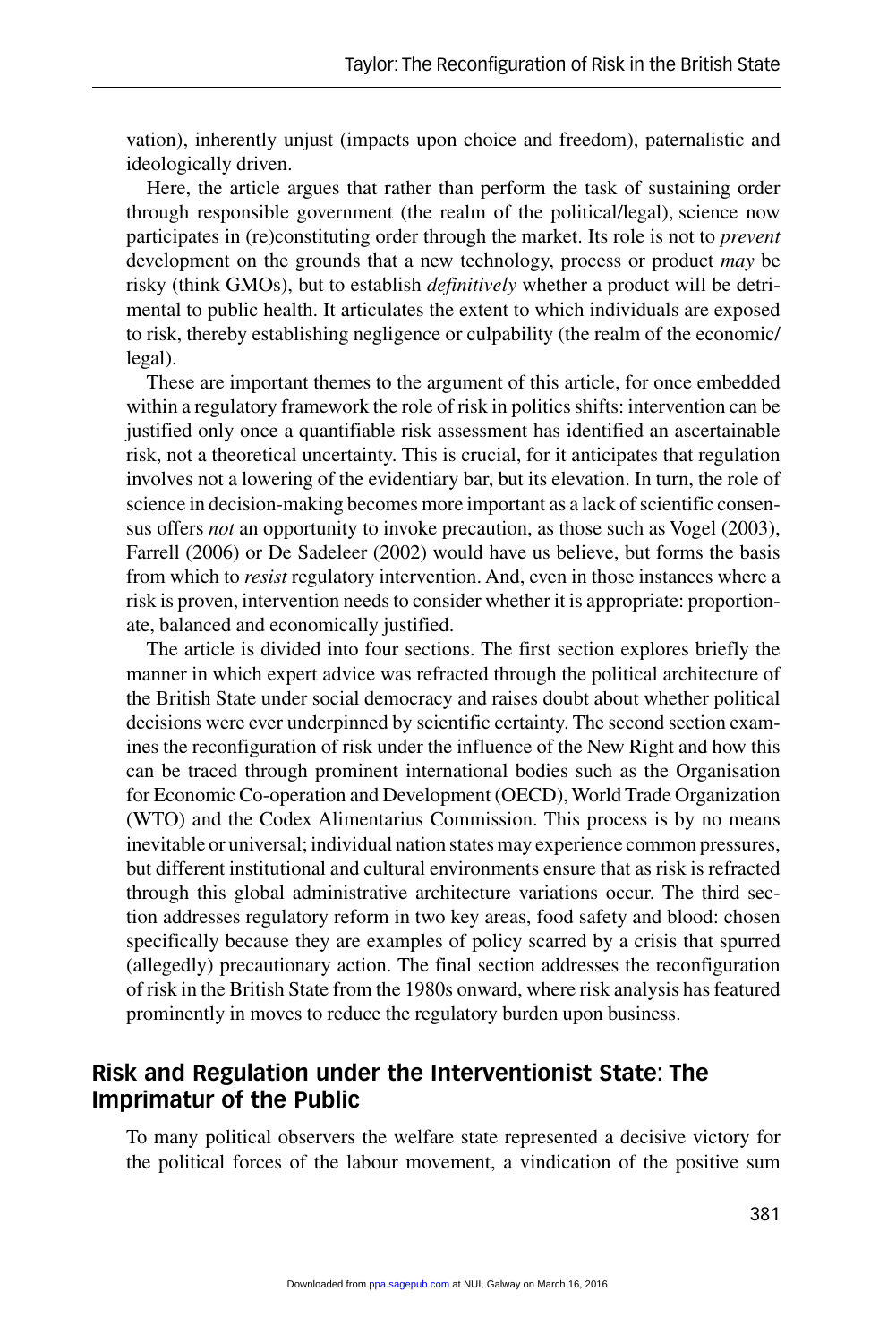reformism of social democracy. Indeed, the Keynesian vision that underpinned this project provided the tantalizing prospect of an electoral mandate, a succession of economic tools for interventionist government and, in areas of social policy, a political argument to reduce (but not necessarily remove) the vagaries of the free market (Pierson, 1991, p. 27).

In its qualification of the free market Keynes' work found a ringing endorsement in the work of those such as Titmuss, who rejected the narrow interpretation of choice in welfare to be found in the liberal economic thinking. Titmuss' fervent opposition to the unfettered forces of the free market was expressed most cogently in his promotion of a blood supply system based not on the 'professional donors from skid row denizens' to be found in the USA, but on a system involving free donations. His advocacy of this system carried force because it would improve not just the 'choice of all' in welfare, but confirm that altruism and solidarity could form the basis for *efficient* state intervention (Titmuss, 1967, pp. 37–8). Socialism, for Titmuss, was about community as well as equality, and it was important to recognize our contribution to that community. It was a political climate in which risk was central to policy, for intervention could be considered legitimate if it reduced the risks to health, welfare and employment without imposing an excessive burden upon the free market.

If we are to understand how risk was refracted through the architecture of the British State, ensuring that it garnered the imprimatur of the public, we need also to recognize that the British political system is designed to reproduce strong governments, where referenda occur rarely, and only to reconcile substantial policy differences in government. It is a political tradition underpinned by the idea that a responsible government is one willing to take strong and decisive action and underscored by a view that 'government knows best' (Marsh et al., 2001). Here, ministers place value upon expert advice largely because it carries weight, reassuring the public because it is not: 'tarnished with the political shenanigans of government' (Philips and Ferguson-Smith, 2000, p. 36).

In practice, the distinction between the objective pronouncements of science and the subjective interpretation of politics are often blurred. Advice given to a minister might be affected by an expert's understanding of the minister's current thinking and, while an opportunity for debate meant that a particular *line* could be challenged, once a firm decision had been made at ministerial level: 'it would have been very unusual to have advised ministers to think again, unless there was a factor which they had clearly not been able to take into account … ' (Philips and Ferguson-Smith, 2000, p. 14).

While the relationship between ministers, civil servants and experts provided a political context in which advice was shaped, the communication of that information, whether to Parliament or the public, was also important in the construction of policy. As the Conservative MP Stephen Dorrell has pointed out, once a minister had taken a certain line, public officials would be expected to follow suit. Consequently, officials often proposed: 'less than we might have done if we had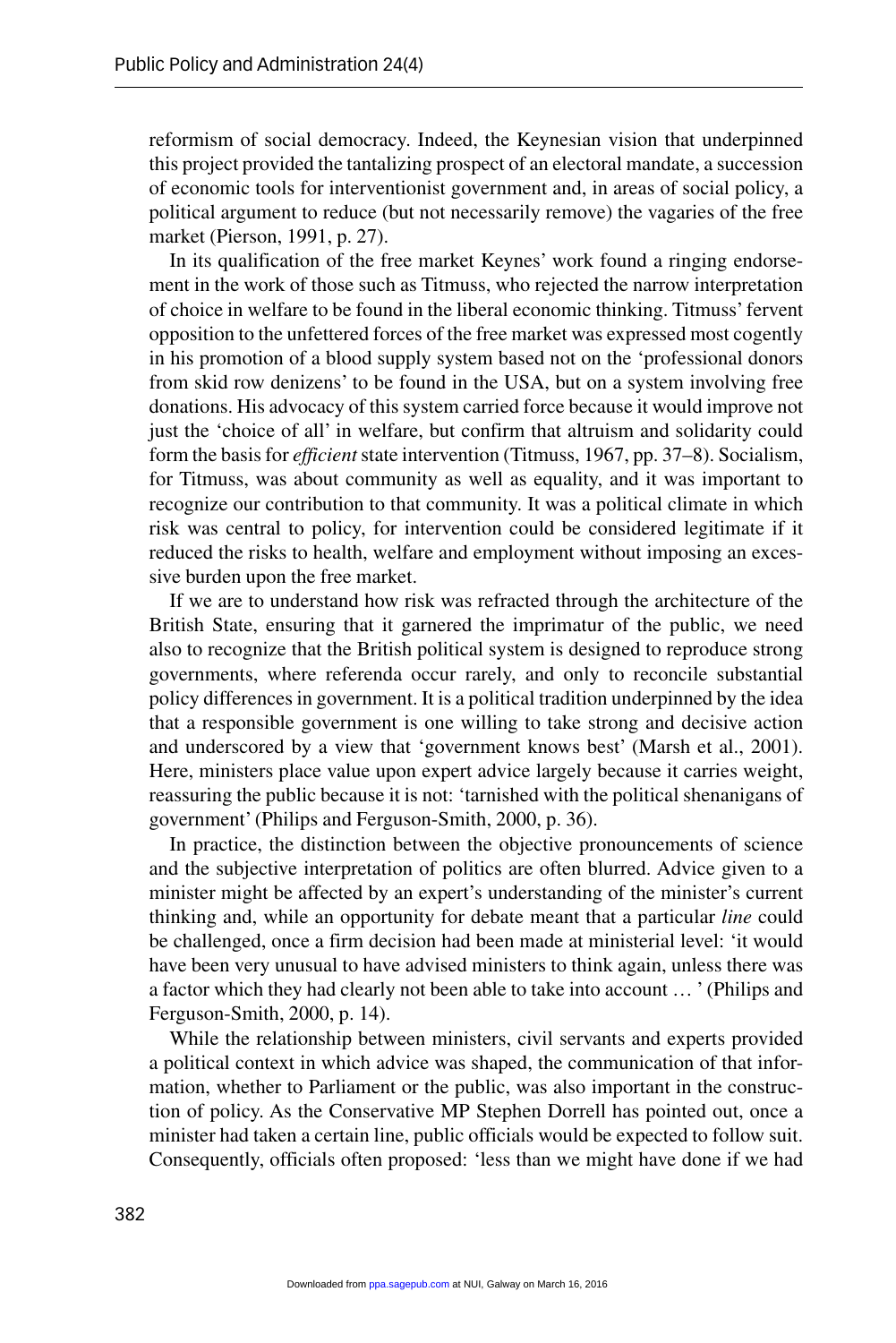thought the minister shared our perception of the seriousness of the situation … there is no point whatsoever in putting advice forward which has very little chance of being accepted' (Philips and Ferguson-Smith, 2000, p. 10). We need also to acknowledge that policies do not evolve in a vacuum; they require consideration of statements made by ministers, either in opposition or office. It is hardly surprising therefore that civil servants should very quickly take into account a minister's relationship with the public and public relations.

If the manner in which expert advice was refracted through the political architecture of the British State raises doubt about whether decisions were ever underpinned by *scientific certainty*, the nature of the regulatory principles adopted during this period provide further grounds for caution. During the 1970s, much of the legislation drafted operated with an assessment of risk that involved regulatory principles that endorsed different views. The Health and Safety at Work Act (1974) contained the principle ALARP: that any risk must be reduced to as low as reasonably practicable. In the licensing of medicines, or the assessment of food additives, the preference was to adopt NOAEL: No observable adverse effects level.

It was not simply that a plethora of regulatory principles existed, each with a subtle but nonetheless discernibly, different slant on risk. Rather, they were premised upon the realisation that science was *incomplete*, that a government's defence would need to be: 'bolstered by regulations that were soundly based in law, were *reasonable* themselves, were *consistent* and had been subject to *reasonable consultation'* (Philips and Ferguson-Smith, 2000, p. 36, emphasis added*).*  Remarkable though it may seem, political debate has been distorted by a view of risk in politics that has assumed difficulty to lie in the ability of government to cope with inconclusive science (see Smith, 2004; Vogel, 2003). Such a view blatantly fails to recognize that in its regulation of the market the post-war interventionist state was always keenly aware of the incomplete nature of scientific knowledge and that *risk* was central to policy making environs.

The lexicon of the skilled and experienced legal draftsman was replete with concepts such as reasonable, acceptable and tolerable, not because these terms were evasive (although often they are), but because ministers, civil servants and experts recognized the imperative to consult widely with vested interest groups in order to offset the potential for a legal challenge. If we refuse to acknowledge that public servants operated within boundaries set by conflicting expert advice, and that the science was often inconclusive, we cannot begin to understand how decisions were taken, or the importance of risk within the formation of policy.

## **Risk and the New Right**

In Europe and the USA, the political landscape of the 1980s differed markedly to that of the 1960s. The positive glow of post-war economic growth had subsided, to be replaced with pessimism in political circles about escalating public sector debt, increasing inflation and rising long-term unemployment. Under the leadership of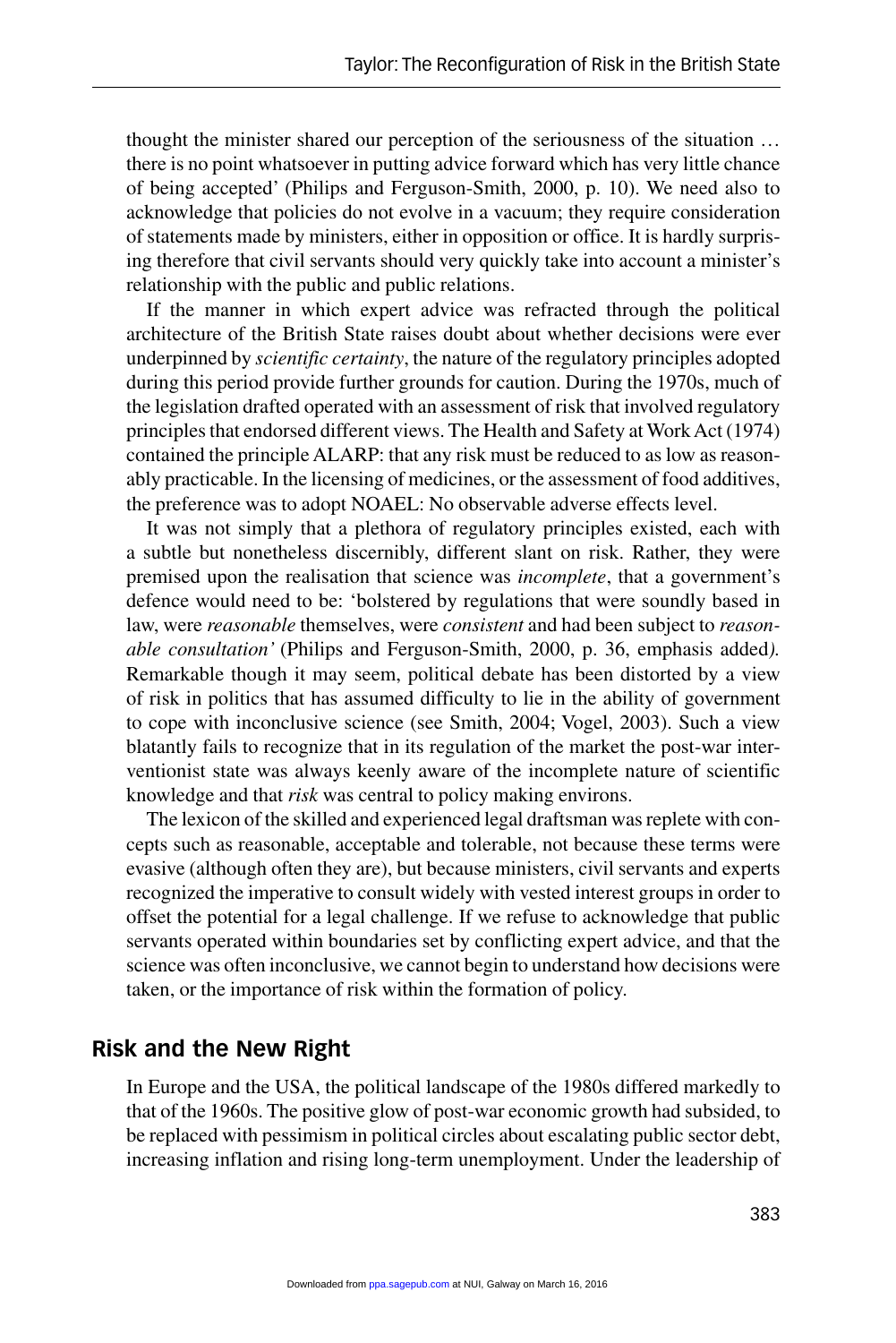Margaret Thatcher, Helmut Kohl and Ronald Reagan, Conservative Governments extolled the virtues of competition and individual responsibility. Though far from a consistent or coherent project, this political agenda influenced profoundly the role of risk in politics in both the USA and Europe.

Much of the intellectual resource for this new conservatism came from Hayek's damning critique of socialism, where his antipathy rested on the fact that two of its core principles, altruism and solidarity, provide significant obstacles to sustained economic growth. Perturbed by the fact that even anti-socialists regard such concepts as virtuous, Hayek asserted that altruism extends only to the needs of *known other people* and that in an extended order, its practice is impossible. In contrast to the interventionist vision of Keynes, Hayek proposed that the morality of the Great Society was one constructed upon individual freedom and responsibility, a limited state and a reduction in the power of the trade unions. He rejected constructivist rationalism; that institutions and action could be based upon reason. Knowledge was, in his opinion, imperfect, dispersed, fragmented and decentralized and therefore central planning was flawed because it assumes a central authority can somehow collect knowledge and construct a more perfect market (Gamble, 1996, p. 68).

Not surprisingly, the notion of social justice that pervades the Keynesian Welfare State was viewed as pernicious, for not only does it deny the freedom of individuals (the state 'decides' what is fair, it defines what is just), but undermines individual responsibility. For the New Right, risk should be viewed in a positive light, for it stimulates innovation and creativity: it should be embraced, not feared. It was a set of political ideas that would inform significantly the reform of risk in politics in both the USA and Europe, manifest in the separation of risk assessment from its management and a corresponding elevation in the role of science so that it defines more clearly both the need and extent of regulatory intervention. New regulatory principles also emerged, which sought to achieve a balance between environmental protection and other, valued social objectives such as economic growth, employment or innovation.

From the late 1970s the impact of Federal regulation in American politics had become an increasingly controversial issue. Conservative lobby groups (such as the National Rifle Association) balked at the level of regulation to materialize from a sustained period of environmental legislation in the 1970s.<sup>1</sup> Much of this legislation, and subsequent regulatory action, drew upon emerging scientific disciplines – toxicology, epidemiology and environmental monitoring that raised new issues for administrative conduct: the relevance and integrity of the science, the competence of those charged with evaluating such evidence and the role of the courts in overseeing the way in which regulatory agencies operated (Merrill, 2003, pp. 1–5; see also Breyer, 1993, pp. 14–24).

There was, as Epstein observes, significant consternation at the manner in which regulatory science was presented. While the United States Food and Drugs Administration (USFDA) harnessed the authority of science in support of policy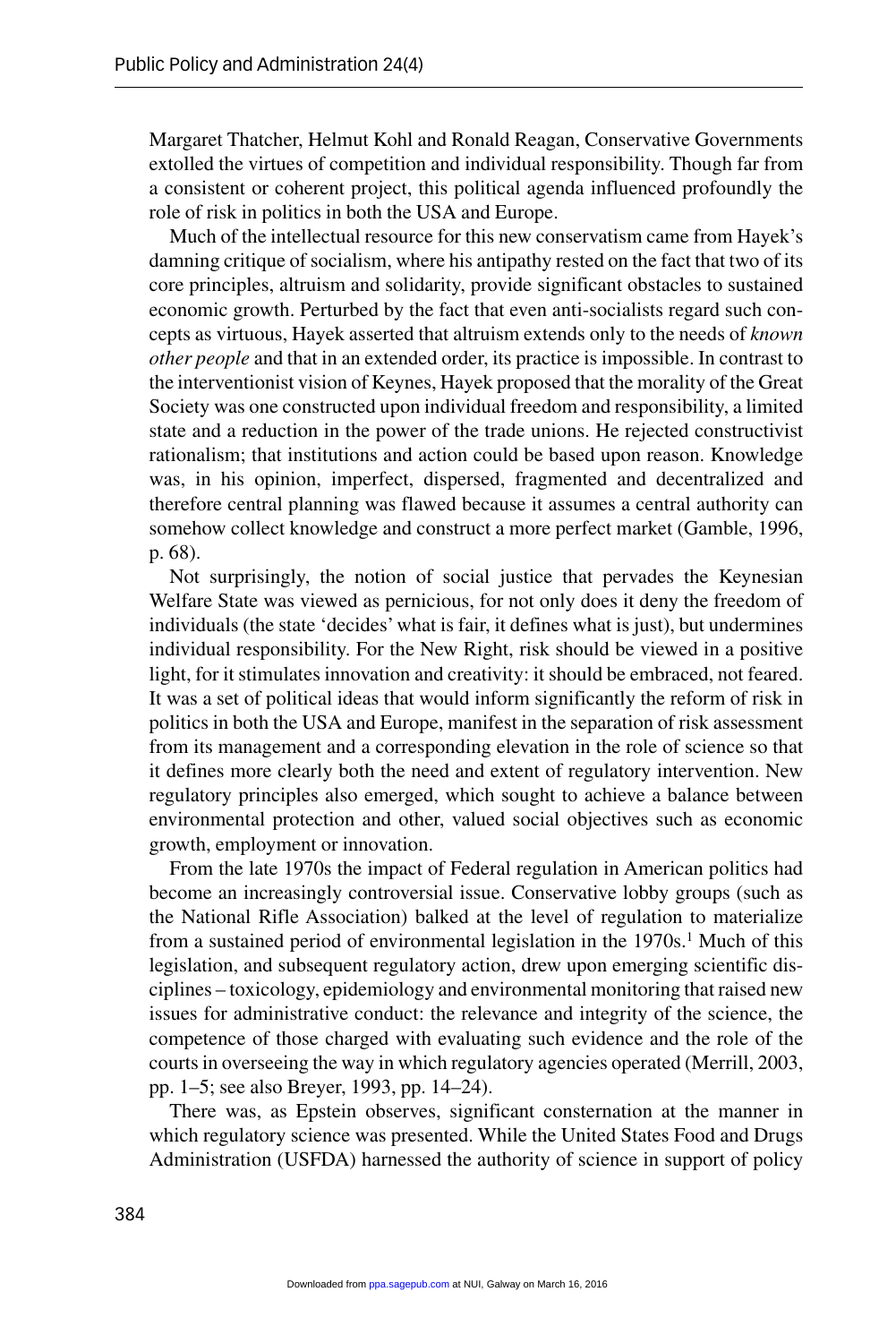preferences, it was not science in any ordinary sense, but a hybrid activity that combined elements of scientific evidence and reasoning with large doses of social and political judgement (Epstein, 1996, p. 277; see Breyer, 1993, pp. 49–50). To business and trade associations such intervention was unpalatable, based as it was on either 'junk science' (science that cannot provide certainty with regard to causal explanation) or from a predefined agenda that chose to ignore competing scientific interpretations (Hornstein, 2003).

Determined to reduce the regulatory burden on industry the Reagan Administration initiated reforms in the Office of Management and Budget (OMB) and introduced the Executive Order (12291), intended to reduce the autonomy of Federal agencies and ensure that decisions were subject to cost-benefit analysis. It also introduced the Ritter Bill, which required a government-wide programme of research on quantitative and comparative risk analysis. While these had been tools used by agencies, their use was extended after the Supreme Court's ruling in *Industrial Union Department v American Petroleum Institute,* which challenged successfully the Occupational Safety and Health Administration's (OSHA) decision to reduce work place exposure to airborne benzene without undertaking a risk analysis.

In a response to the increasingly controversial role of science in decision-making Congress requested the National Academy of Sciences to assess future options. The outcome, the National Research Council's (1983) influential report *Risk Assessment in Federal Government: Managing the Process* (generally referred to as the Red Book) was the first, tentative step in reform of Federal regulation. Though it fell short of recommending a formal separation between risk assessment and its management, it recognized that risk assessment should be promoted as a rational mechanism for evaluating scientific knowledge regarding potential hazards to human health or the environment and that, in the light of this assessment risk management would weigh policy alternatives and select appropriate controls. However, it did not dissipate the controversy surrounding Federal agency regulation that became increasingly the focus of challenge through the courts.

To some, it seemed sufficient that judges insist that scientific evidence was ventilated with interested parties (Merrill, 2003). To others, more was expected of the courts; judges should be versed in the underlying science to assess an agency's competence. The findings of *Daubert v Merrell Dow Pharmaceuticals inc* (1993), a landmark case, would decide in favour of the latter, as the Supreme Court assigned a gate-keeper role to Federal judges hearing cases that involved expert testimony. Following *Daubert*, trial judges would be required to familiarize themselves with the science underpinning testimony; to assess whether it was sufficiently sound and that scientific data was sufficiently robust to justify the expert's scientific conclusions (Raul and Dwyer, 2003).

In a conservative political environment in which the calls for the shackles on business to be removed were incessant, two other reforms complemented *Daubert*: the Shelby Amendment (1998) and the Data Quality Act (2000).The intention was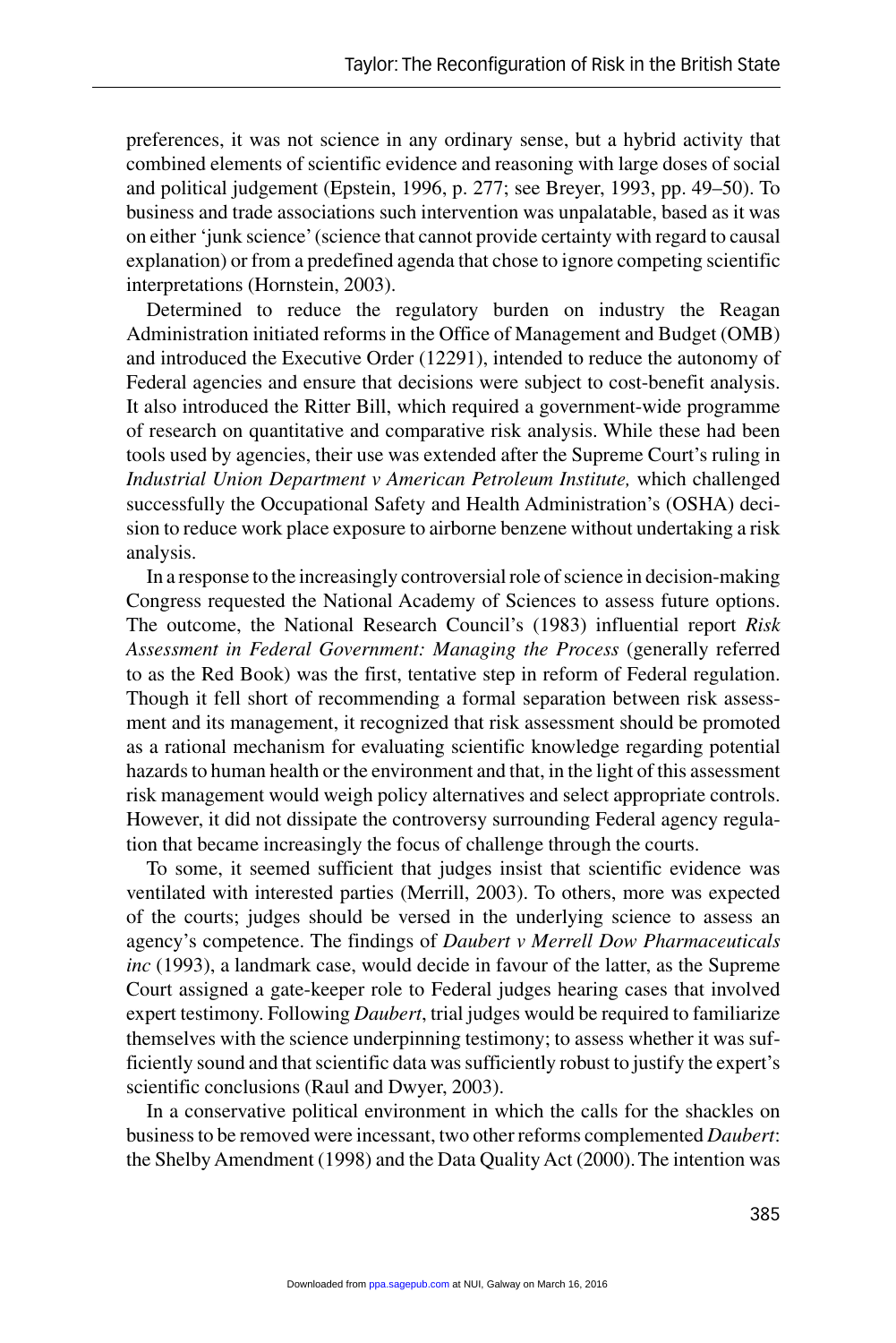to improve peer review and provide checks on research of poor quality. Thus, the Shelby Amendment allows regulatory participants access to data underlying studies funded by Federal money, while the Data Quality Act requires agencies to respond to petitions lodged by interested parties for the correction of information, placing them in the role of peer reviewer. Taken together, the 'good science reforms' in the USA do not simply qualify the actions of Federal Agencies but seek to redefine the role of science and risk in regulation. Under political administrations that favour deregulation, agencies are under direction to ensure that their science is not only of high quality, but also of sufficient magnitude or quantity to justify regulation (Wagner, 2003).

It would be remiss to ignore the extent to which this political agenda has permeated influential international bodies and how, in turn, this has shaped the manner in which risk is refracted through national polities. Here, those such as Kingsbury et al. (2005a,b) observe that a global administrative space has emerged, populated by a variety of international institutions and transnational networks that are increasingly significant. These networks and committees have eschewed the development of law, proffering the adoption of procedural principles, codes of practice and norms: transparency, harmonization and equivalence in order to prevent delay or arbitrary decisions. It is important to realise that these transnational networks (OECD, WTO, CODEX) are not directly subject to control by national governments and that, while the principles used are not formally binding, trade agreements give substantial incentives to conform, restricting the regulatory menu available to governments **(**Kingsbury et al., 2005b, p. 17; Levidow et al., 2007). Of more import to the arguments of this article, these networks have been crucial in promulgating principles that endorse the reconfiguration of risk, nowhere more evident than in the case of GM regulation.

During the early 1980s the USA identified the Biotech industry as a crucial engine of future economic growth and was determined that it would not be smothered in a regulatory straitjacket. The USFDA's early decisions on GM were framed with this in mind, adamant that regulation should avoid being seduced by irrational fears about a cutting-edge technology. Opting to appraise GM in terms of the similarities these products had with their conventional counterparts, the USFDA ruled that there was no need to introduce new standards: these were products that could be Generally Regard as Safe (GRAS), and therefore safety lay at the doorstep of the Biotech industry. It was a view endorsed by the OECD, which adopted the term substantial equivalence, emphasizing once again the similarities of GM and conventional products, reducing the possibility of different regulatory standards emerging (and therefore barriers to free trade) (OECD, 1993, p.13).

Initially, the EU adopted a different regulatory approach, a line that emphasized the differences, rather than similarities, between GM and conventional products. Here, regulatory concern focused on the process (by which GM products were generated) rather than the final outcome (product). However, the publication of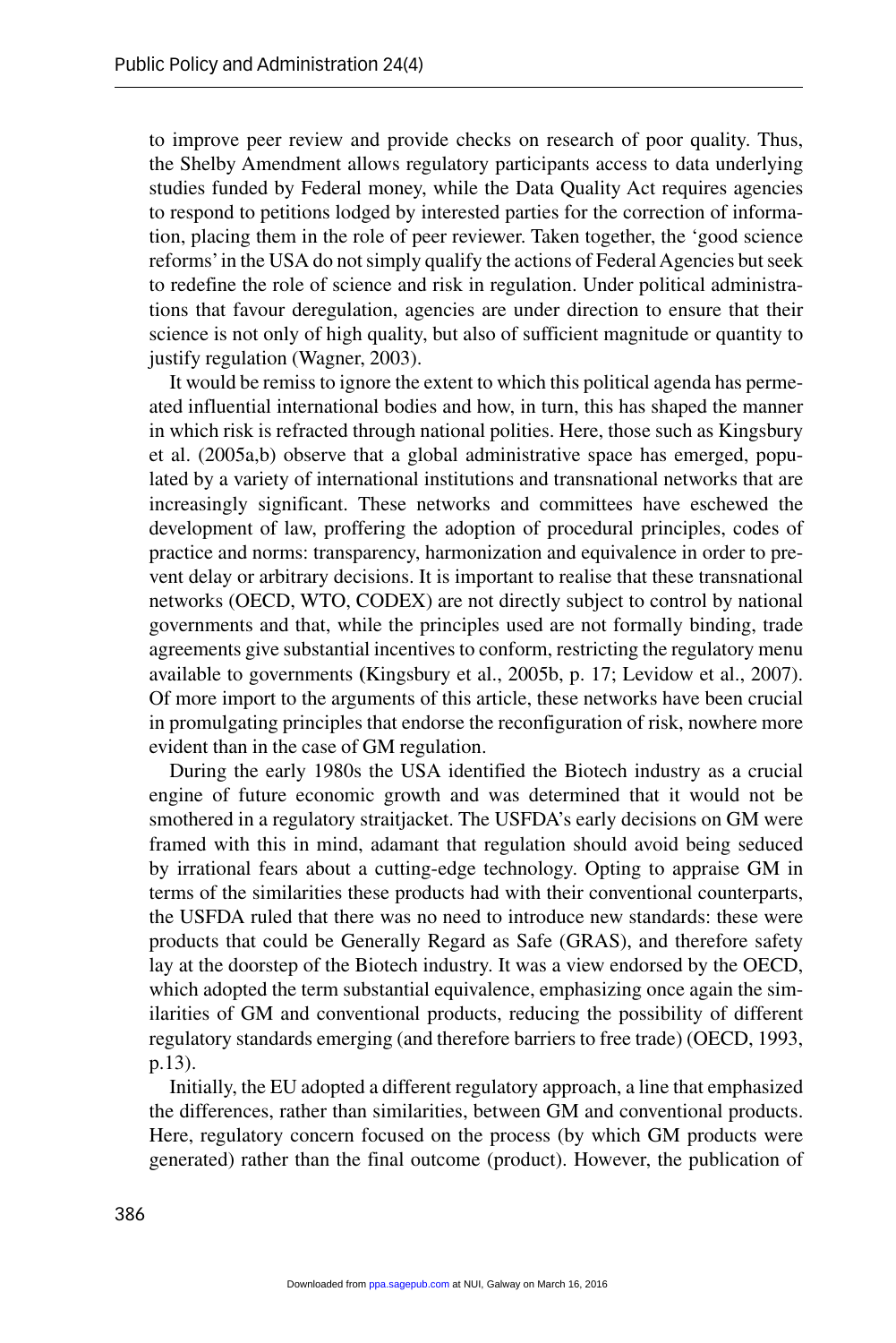the OECD's report, *Safety Evaluation of Foods Derived by Modern Biotechnology,*  influenced the EU's decision to revise significantly its legislation on GM (see Levidow and Carr, 2007).

The regulation of GM shows that global procedural principles declared through these transnational networks are increasingly important in shaping regulation at the level of individual states (Cassese, 2005). It also confirms that (any) intervention is balanced and proportionate, acknowledging the value of competing objectives: technological innovation, growth and free trade. Further regulation can be justified only on the grounds of a risk assessment that adheres to internationally recognized standards, confirming the reconfiguration of risk in this global administrative space.

## **Risk and European Regulation: Food Safety and Blood**

From the early 1990s, the EU moved progressively away from the style of regulation where legislation is binding. Both the Single European Act and the Maastricht Treaty accentuated this move, reflected in a preference for framework Directives, soft law and voluntary codes of practice (Lowe and Ward, 1998, p.18). Few would doubt that the EU's complicated decision-making process contributed to this shift in thinking: a failure to provide a sound scientific basis to policy was often exacerbated by a tendency to invoke the principle of subsidiarity if the autonomy of Member States was threatened, ensuring that legislation was compromised (Heritier, 1996). As the Commission became increasingly preoccupied with costs and practicalities, British pragmatism was elevated at the expense of continental abstraction, revealed in the emergence of two new regulatory principles: the Best Available Technology Not Entailing Excessive Cost (BATNEEC) and Proportionality.

BATNEEC has a crucial role in the Integrated Pollution Prevention and Control Directive and shapes the role of environmental protection agencies (EPAs), where a licence (to produce, but also to pollute) is granted according to whether it achieves a balance between environmental benefit and financial cost. It has been complemented by the principle of Proportionality, which requires that any action should consider balance, necessity and suitability and was generally taken to mean not using a 'sledgehammer to crack a nut'. It was adopted to assess whether national regulations impact inordinately on the free movement of goods (see Rothstein, 2004). Principles such as Proportionality or BATNEEC reveal a concern not only to reduce regulatory intervention but also involve a risk assessment that accords value to other objectives, such as wealth creation, international competitiveness and technological innovation. They also qualify significantly the rhetorical assurances of precaution in much of the EU's regulatory discourse.

This is not a view endorsed universally. Indeed, those such as Vogel maintain that the political fall out from the BSE crisis has made policy makers 'more comprehensive and risk averse', even in 'areas where these policies adversely affect the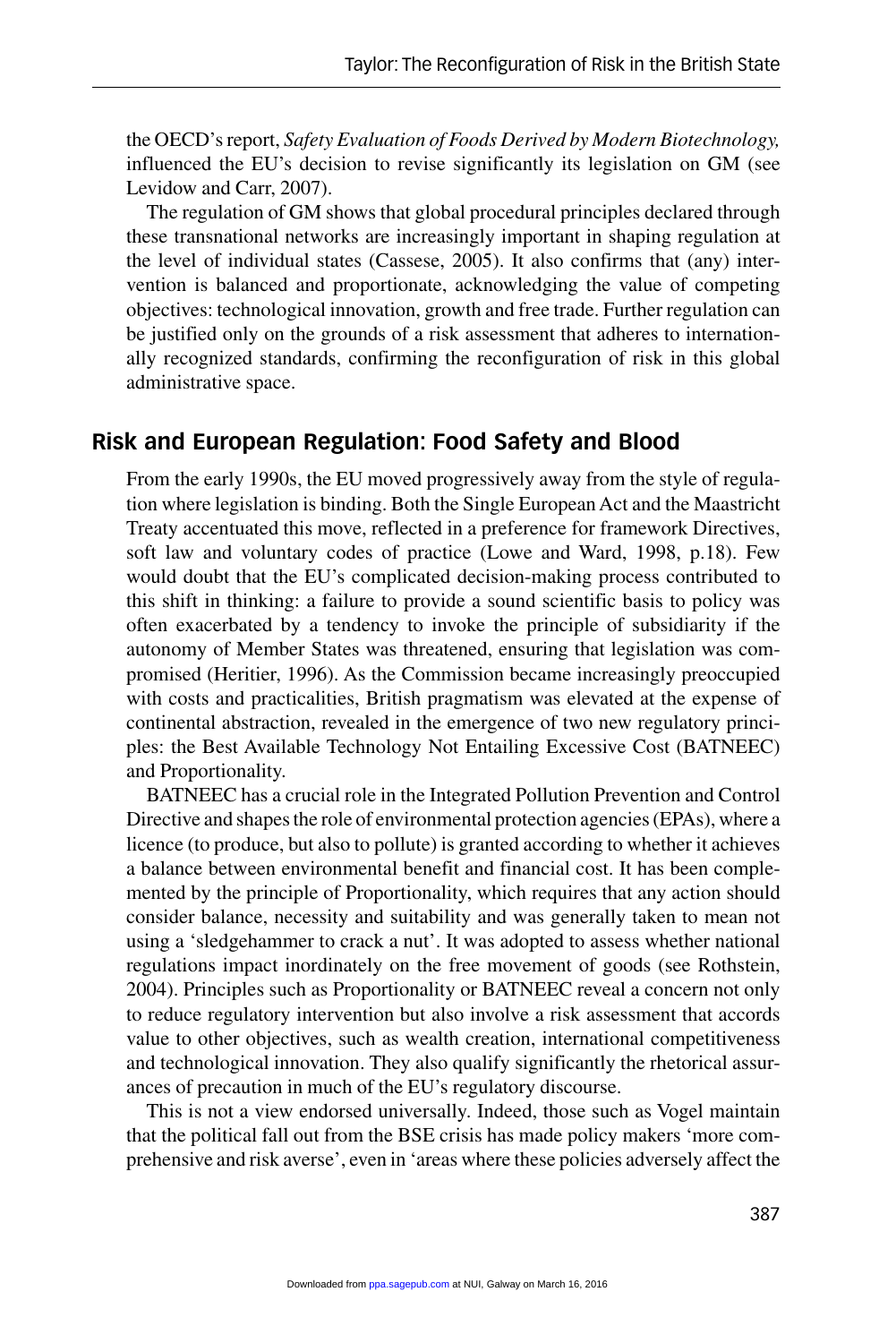financial interests of important industries' (Vogel, 2003). I do not wish to downplay the political significance of the BSE crisis as a catalyst for change. Indeed, elsewhere I have argued that a succession of food safety scares, the most prominent and expensive of which was BSE, prompted widespread demands for reform (Taylor and Millar, 2002, 2004).

There can be little doubt that the breadth of political support clamouring for change presented a convincing political argument for the replacement of a myriad of confusing legislative arrangements with a single authority to provide a coordinated, integrated and fully transparent approach to food safety. However, the reforms bear an uncanny resemblance to the choices taken in environmental protection where the thrust of change hinged on a new, elevated role for science and a reorientation in regulatory responsibilities, the trajectory of which required consideration of the internal political dynamics of the EU, where ceding autonomy to Member States in this politically charged sector would have to be balanced with the overriding desire not to curtail an extension in the free market. Reform was also shaped crucially by the European Union's need to consider fully the implications of international agreements negotiated under the auspices of the WTO, where the Codex Alimentarious Commission had been pushing for decisions to be based on objective, quantifiable risk analyses, a move designed specifically to reduce instances where precaution could be invoked, raising the possibility of trade disputes not founded upon sound scientific principles.

Formed in 1962 by the Food and Agriculture Organisation (FAO) and the World Health Organization (WHO), Codex developed further its international reference status on standards, which ultimately mean scientific justification is required for control measures that diverge from internationally agreed relevant standards. The agreement on Sanitary and Phytosanitary measures (SPS) operates in tandem with the agreement on Technical Barriers to Trade (TBT) and, while they recognize the sovereign right of states to provide the level of protection deemed appropriate, these measures must recognize the need to avoid constructing impediments to free trade. Although European and American models employ different rhetoric, they take broadly similar *deferential* approaches to the review of science-based risk regulatory measures. Thus, as Peel observes, the WTO 'continually returns to a position that gives a privileged role to science … in determining the proper scope of risk regulation' (Peel, 2004, p. 3; see also Cassese, 2005). These are important themes to our understanding of how risk has been reconfigured in the area of food safety, revealed eloquently in the recent furore that broke out over research that linked food additives in sweets with hyperactivity in (some) children (McCann et al., 2007).

Keen to allay public concern, Diane Beckford, Head of Toxicology at the UK Food Standards Agency (FSA) appeared on Channel 4 news to explain the agency's position. Channel 4's anchor, Jon Snow, began the interview with a polite enquiry: 'If children without behavioural problems had been affected by the additives, should the FSA not consider banning these things?' Beckford's reaction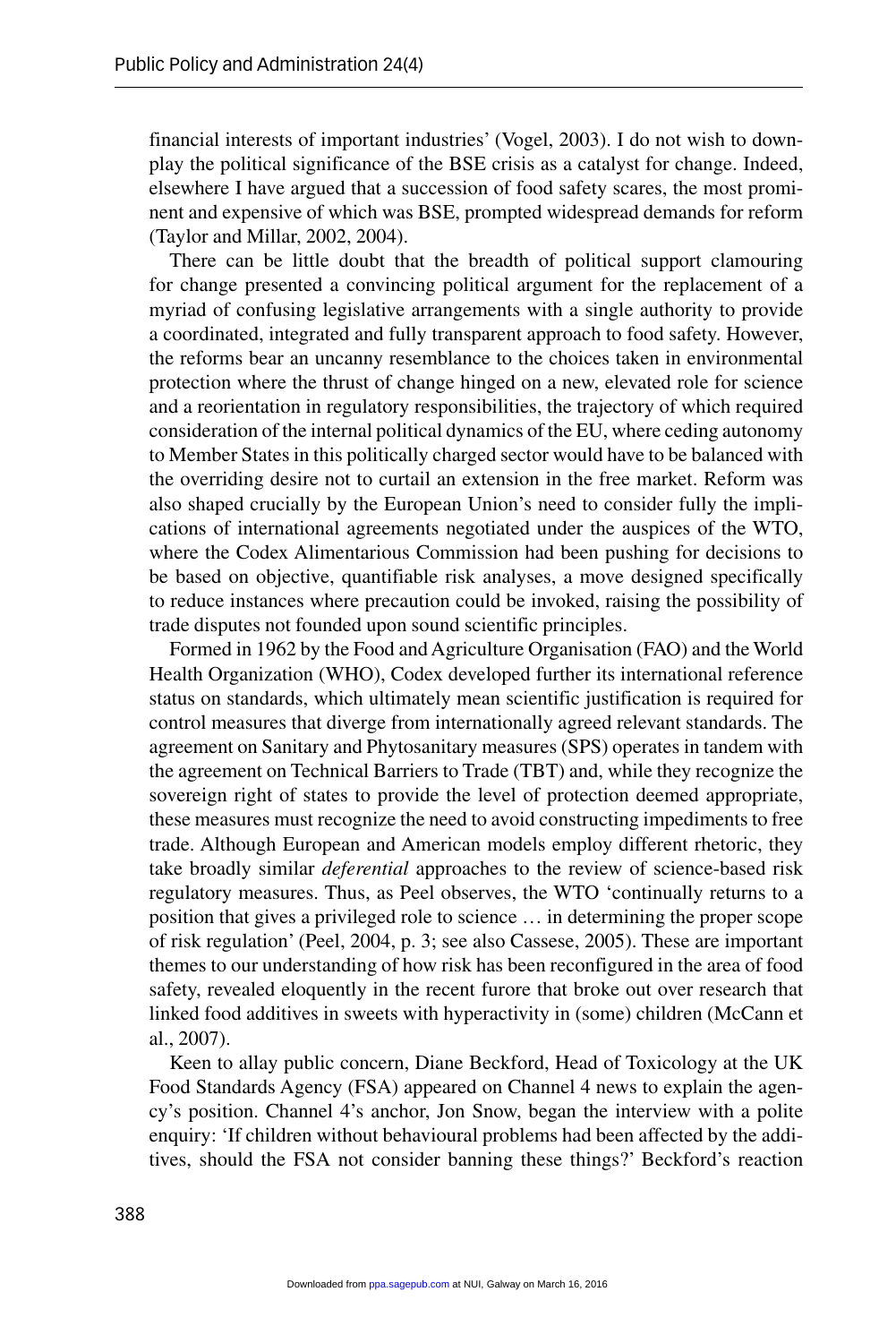was instructive: She pointed out that the research *also* showed that 'a significant number of ordinary children … *did not* react, so we can't say *all* children will react' (emphasis added). Snow countered that: '… if the research shows that a significant number with no predisposition react in this way … that's a serious problem, isn't it?'

Adopting a more conspiratorial tone, and altering his line of questioning, Snow queried whether the agency was 'trying to dismiss this research'. Beckford insisted this was not the case, and that 'It was very important research, we consider it is very important for … a ban to take place at the *European level* … because foods are *transported freely, traded freely …* that's why we've alerted the European Food Safety Agency' (emphasis added). What started out as an engagement with the 'findings of science', presumably to assist in our understanding of the role and impact of artificial additives, had suddenly morphed into a wider discussion of how foods are 'transported and traded freely'. Without wishing to sound glib, or downplay the importance of this issue, the white lab coat appears to have been replaced by the grey suit of management speak.

Following the publication of McCann et al.'s research in *The Lancet* (2007), the European Commission asked the European Food Safety Authority (EFSA) to assess the results, taking into account, if possible, other available scientific literature. On foot of the Commission's edict, the Food Additives panel issued a scientific opinion that observed some, *but not all,* earlier studies (2002–5) had reported effects of food colours on child behaviour. While the panel conceded that McCann et al. provided '*limited* evidence that the synthetic colours and sodium benzoate had a small and statistically significant effect on activity, and attention in some children, the effects were not observed in *all* age groups and were not *consistent* for the two mixtures'. Moreover, it noted that the findings were *only* relevant for 'specific individuals within the population, showing sensitivity to food additives in general or to food colours specifically' (EFSA, 2008, p. 3). It was not possible, the panel maintained, to assess the prevalence of sensitivity in the general population, and reliable data on sensitivity to individual additives was not available. The clinical significance was 'unclear', and it was not *known* 'whether these small alterations in attention and activity would interfere with schoolwork and intellectual functioning' (EFSA, 2008, p. 3).

The panel identified further problems in the research that were, not surprisingly, largely methodological: the limited consistency of the results with respect to age and gender, the type of observer (parent, teacher or independent observer); the *unknown* clinical relevance of the novel metric; the fact that the study had not been designed to identify the effects of individual additives; a lack of information on dose response and finally (though not a methodological issue) the lack of a biologically plausible mechanism for induction of behavioural effects from consumption of food additives (EFSA, 2008).

My apologies for all the italics, I am trying to convey the extent to which the EFSA's risk analysis identifies uncertainty, ensuring that weaknesses in statisti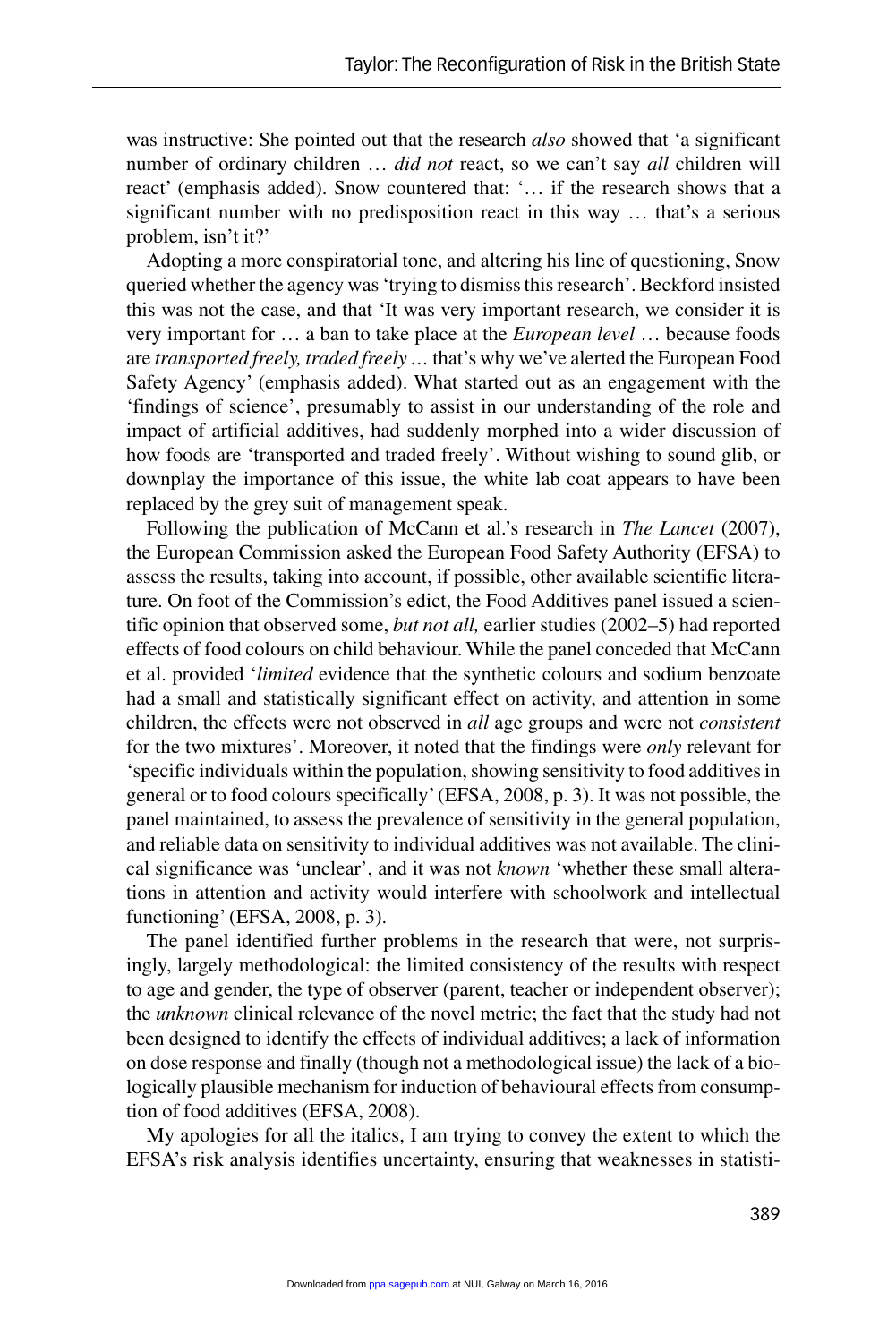cal rigour or a lack of scientific consensus, offers not an opportunity to invoke precaution, but forms the basis from which to resist regulatory intervention. It anticipates not *a lowering of the evidentiary bar*, but its elevation. Of more import is the extent to which it reveals the separation of risk assessment (EU) level from its management (Member State level), confirming the elevation of science in decision-making and the UKFSA's deference to the EFSA. Indeed, precaution is now more accurately understood as a tool of risk management; a temporary measure pending further scientific information and considered only after a quantifiable risk assessment has dealt with an ascertainable risk, not a theoretical uncertainty.

#### **Risk and the Blood Directive**

The hepatitis C/HIV crises that devastated haemophiliac populations across Europe cast a dark shadow over the integrity of European Community's blood systems and brought in its wake tribunals, litigation and compensation payouts on a scale not seen since the Thalidomide controversy. Here, those such as Farrell have argued that these scandals provided a touchstone through which 'public distrust of those in public authority was revealed' and that 'policy makers' ultimate point of reference' would be that which was politically acceptable, over and above what was considered by experts to be scientifically reasonable' (Farrell, 2005, p.145; see also Feldman and Bayer, 1999, p. 7). In stark contrast, this article suggests that reform in blood regulation follows a path strikingly similar to that of environmental and food regulation.

In the aftermath of the blood scandals, the issues of voluntary donation and selfsufficiency were never far from the centre of debate. To those such as the European Blood Alliance (EBA) and the European Plasma Fractionation Association (the not-for-profit sector), the issue was simple and clear cut: voluntary donation contributed significantly to blood safety. It was a view also endorsed by the Scientific Committee on Medicinal Products and Medical Devices (SCMPMD) of the Health and Consumer Protection Directorate, which pointed out that while testing had improved it was essential to *avoid* inducement for donors: voluntary, nonremunerated donations had the lowest residual risk, offering a higher margin of safety (SCMPMD, 2000, p.5).

With substantial interests in the lucrative European market, the Plasma Protein Therapeutics Association (PPTA) reacted with alarm to calls for voluntary donation to be made mandatory, arguing that it was simply trade protectionism by another name, designed to maintain voluntary or state monopolies. The real issues were safety and supply and subsidising the not-for-profit sector was contrary to the principles of the EC Treaty.

Drawing upon its experience in pharmaceutical regulation over three decades the EU's Blood Directive attempted to surf the tension between restoring confidence in blood supplies without compromising the drive toward developing inno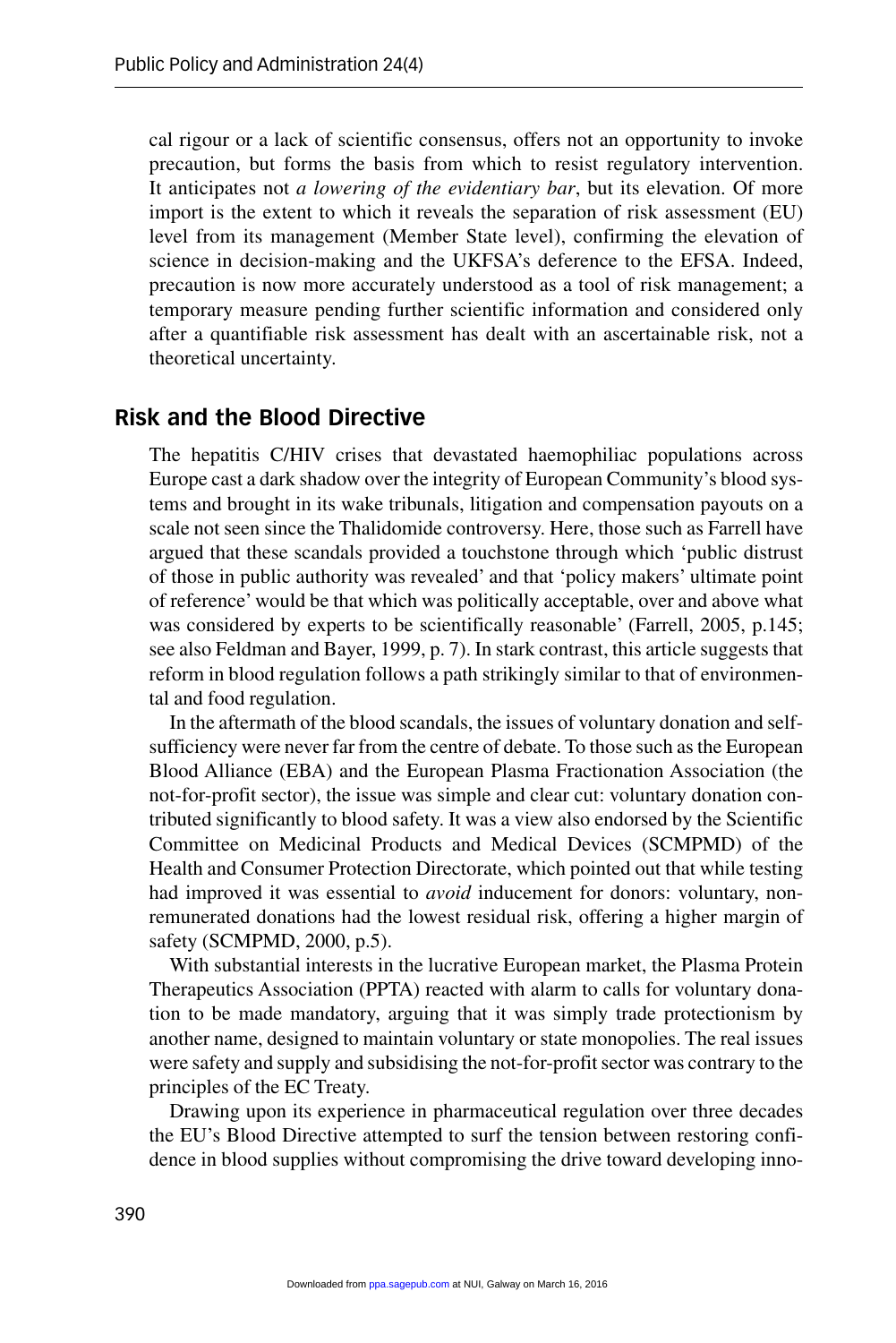vative technologies in a free market. In pharmaceutical regulation, the EU initially introduced the Committee for Proprietary Medicinal Products (CPMP, 1975) and a system for licensing medicines based on mutual recognition (see Oraz et al., 1992; Majone, 2003; Vogel 1998). However, drug approval times lengthened, rather than shortened, as Member States were allowed 'too much autonomy', enabling them to raise time-consuming and 'unnecessary questions' about applications (Lewis and Abraham, 2001, p. 63). In order to dispel the qualms of industry, the EU introduced the European Medicines Evaluation Agency (EMEA), a body that would centralize the administration of drug licensing and, more importantly, ensure that decisions from CPMP were *binding*. It was reform that would have a significant bearing upon blood regulation.

Though the Blood Directive suggests that Member States encourage voluntary donation as far as possible, it was not made a requirement and, while Member States are free to impose more stringent protective measures, including the prohibition or restriction of imports of blood and blood components, these have to be justified on the grounds of a threat to public health and *must* recognize both international protocols and the free movement of products. Crucially, it would have to be ratified by the EMEA (Hervey and McHale, 2005, p. 247).

In contrast to the SCMPMD the EMEA's CPMP argued that any move tomandate voluntary donation would create supply difficulties for many EU States and that, while those from high-risk categories in the past had contributed to infection, debate about safety had moved on: these were risk factors now largely removed by rigorous screening and/or viral inactivation. While a risk from a pathogen, including those of unknown nature could not be absolutely excluded*,* the application of these complementary measures meant that there was *no evidence* that paid donations increased the risk of viral transmission. Safety had improved considerably with new standards that favoured repeat donors (lower risk than first time donors) and inventory holds that allowed donations to be removed if the donor later tested positive.

In its defence of this position the CPMP noted that even if paid donation (in theory) impacted on safety, voluntary donation was not a panacea, for as the example of the UK had shown, a reliance upon a single supplier could have disastrous consequences in the event of a plant shutdown or an outbreak of nv Creuzfeldt Jacob Disease (nvCJD) (CPMP, 2002). As the Blood Directive was unveiled, it confirmed that commercial fractionators had been successful in resisting moves to mandate the twin pillars of voluntary donation and self-sufficiency: the best way to improve safety, they argued, was to cut costs, reduce regulatory burdens, ensure open competition and increase customer choice. Any moves to mandate voluntary donation and self-sufficiency could not be sustained on scientific grounds and were simply residues of an era obsessed with social engineering.

In both food and blood regulation, the precautionary mandate associated with a regime that is risk averse appears to be missing: a lack of scientific consensus on risk offers not an opportunity to invoke precaution, but forms the basis from which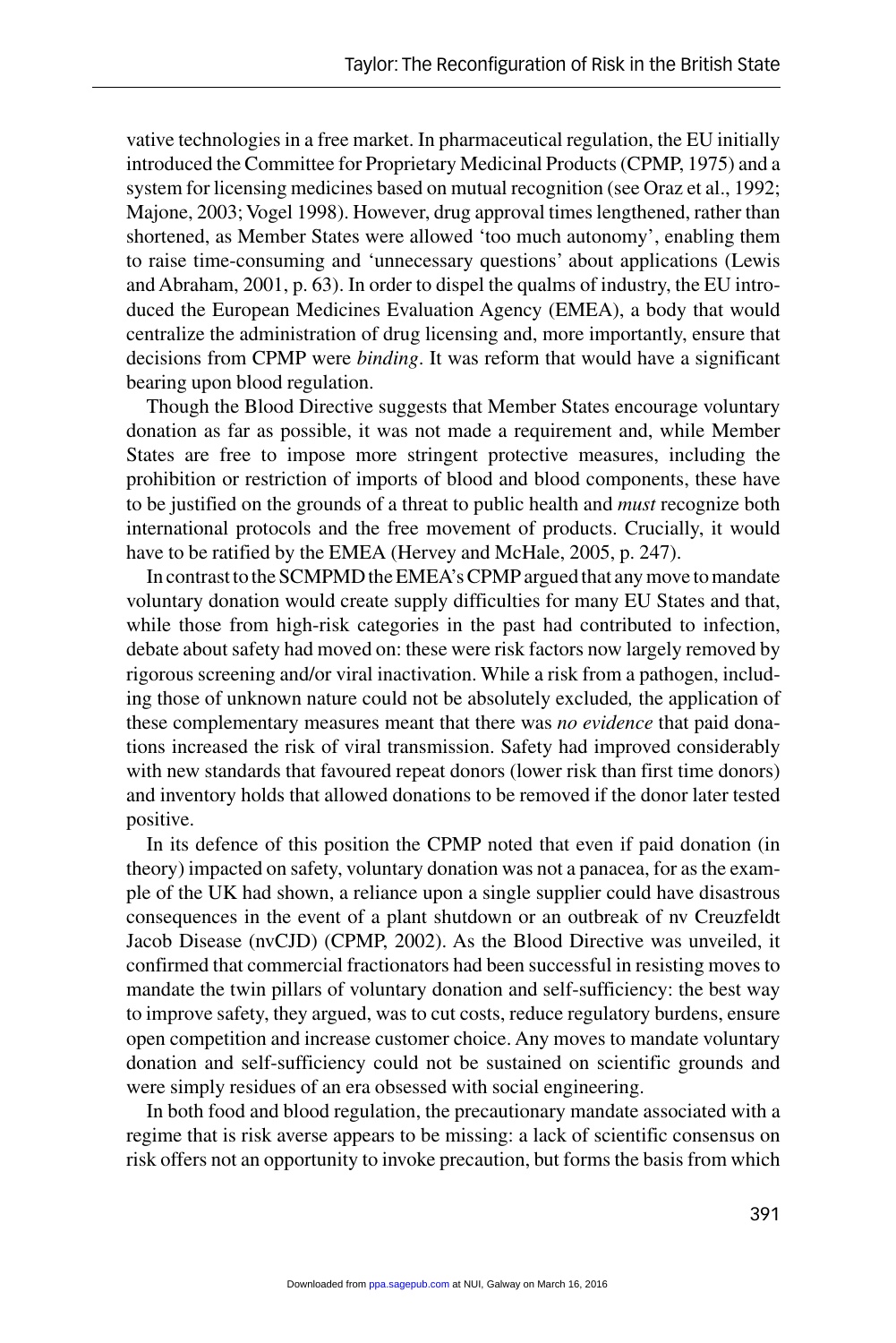to resist regulatory intervention. The reconfiguration of risk is there for all to see: the separation of risk assessment from its management, an elevated role for sound science that defines both the *need* and *extent* of intervention and an insistence that the political autonomy of Member States should not compromise the drive toward free markets.2

#### **Risk and the British State**

Conservative Governments in the 1980s and early 1990s were intent on reducing public expenditure and, where possible, allow full reign to the entrepreneurial spirit. Initially, this found expression in a programme of privatization and moves to both liberalise and deregulate markets. In such a political climate the British Government became increasingly interested in the role of risk in politics and whether it would be possible to reduce government responsibility, releasing further the private sector from the burden of unnecessary regulation.

The first significant public airing of risk in politics occurred at the Sizewell B Inquiry into Central Electricity Generating Board's (CEGB) decision to opt for the controversial Pressurized Water Reactor (PWR). As the Inquiry unfolded it revealed the propensity for major projects to be the subject of risk analysis, an obscure area of science dominated by mathematical modelling that had assumed an increasing hold on policy makers, discernible in the burgeoning field of research that sought to justify and expand its use (see O'Riordan et al., 1988).<sup>3</sup>

In an attempt to grapple with some of the difficulties of risk analysis the Chairman of the Sizewell B Inquiry, Sir Frank Layfield, criticized terms such as *acceptable risk* because they failed to reflect the importance of the problem and the reluctance individuals show toward hazardous activities (Hood et al., 1992, p. 93). The term *tolerable risk,* he suggested, might better reflect the true seriousness of the question, prompting the UK's Health and Safety Executive (HSE) to argue that 'tolerability does not mean acceptability. It refers to the willingness to live with a risk to *secure certain benefits* and in the confidence that it is being properly controlled' (Hood et al., 1992, p. 93, emphasis added).

A succession of White Papers during the early 1990s reveal how the British State struggled to reconfigure the role of risk in politics that would bear fruition in the Deregulation Initiative, which questioned the need for complex regulations that impacted detrimentally upon business, prompting the establishment in 1991 of the Inter-Departmental Group on Risk Assessment (ILGRA), to produce guidance on risk assessment with a view to achieving greater consistency.

ILGRA had followed publication of the Treasury's *Economic Appraisal in Central Government*, the first in a series of documents that sought to adopt risk analysis for capital spending projects, as well as provide 'structured thinking' for other policy options. Following closely in its footsteps, the Department of the Environment (1992) published its *Policy Appraisal and the Environment: A Guide for Government Departments*. By the mid-1990s, the UK Treasury was of the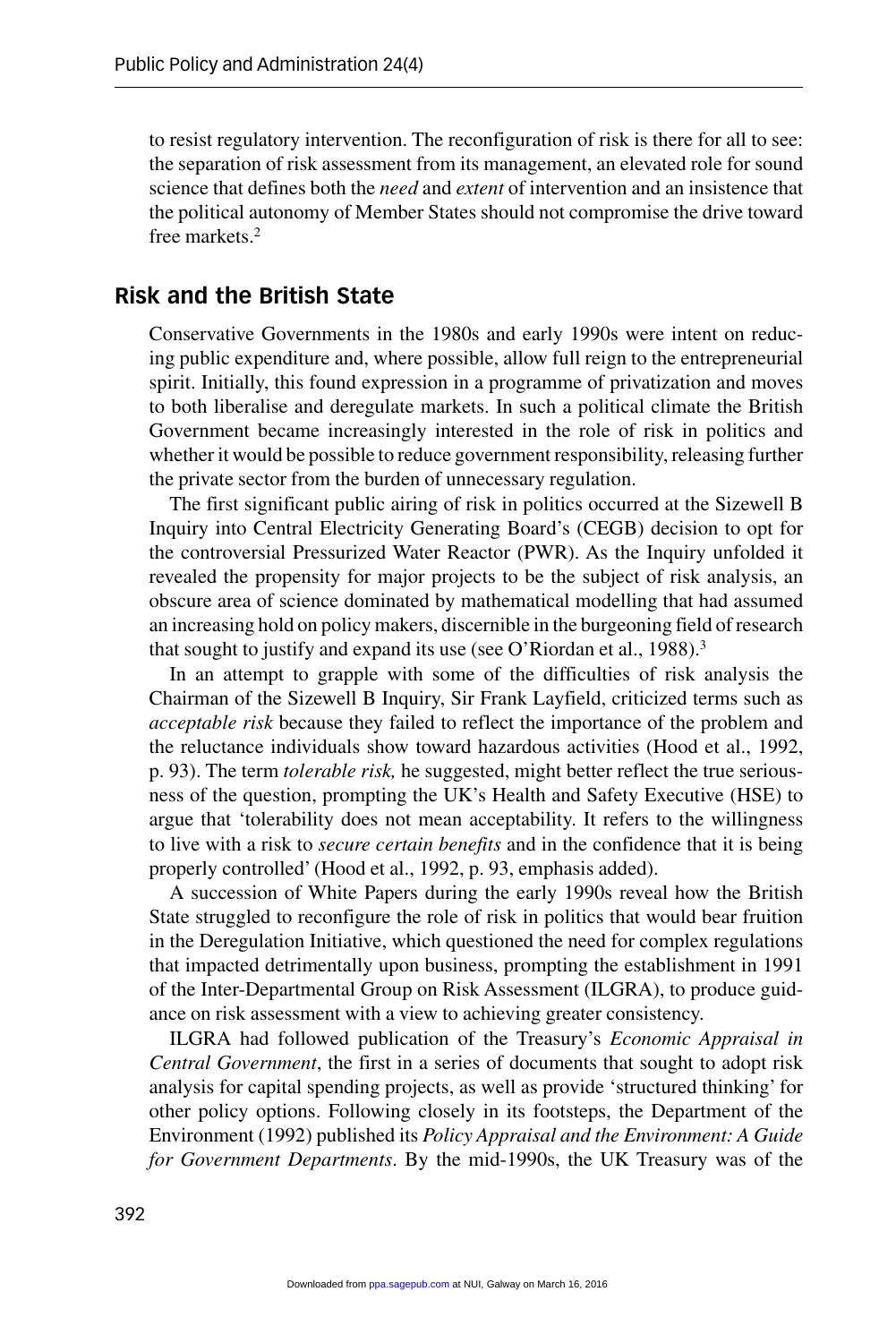opinion that it was a mistake to regulate against *all* risks and that regulation must be seen to be balanced and appropriate.

Drawing upon the legacy of its Conservative predecessors, New Labour has sought to locate a role for risk analysis in attempts to reduce the regulatory burden upon industry that has emerged forcefully in a succession of reports that include the *Modernising Government, Review of the Regulatory Reform Act 2001* (2005), *Regulation: Less is More, Reducing Burdens, Improving Outcomes* (2005) and *Reducing Administrative Burdens: Effective Inspection and Enforcement*  (Hampton Report, 2005).

Influenced by administrative reform in Holland, *Less is More* recommended that government adopt a 'one in, one out' approach to regulation that would force departments to seek a balance between introducing new regulations and remove existing ones. Risk assessment was identified as an important tool and *risk profiling*, an innovative way in which regulators could incentivise performance. Citing the Environment Agency's Operator Pollution Risk Assessment (OPRA) in support of its argument, *Less is More* argued that the frequency of inspections could be reduced and that previous 'good form' rewarded with a reduction in compliance assessment (earned autonomy) (*Less is More*, 2005, p.60).

The Hampton report flagged the need for regulators to appreciate more fully the conflict to arise between prosperity and protection. It surveyed a wide tranche of regulators, assessing the impact of inspections, demands for information and enforcement on business. It noted that, where demands for data were concerned, requests did not differentiate on risk and yet, had they done so, low-risk firms would need to provide less information, reducing their administrative burden. Hampton also revealed that while three quarters of regulators used some form of risk assessment, fewer than half used this to reduce enforcement activity on high performing businesses and, even where it was used, patterns of enforcement did not alter. Indeed, only 25 of 36 regulators included some element of earned autonomy, where good performers were visited less often, or had less onerous reporting requirements (Hampton, 2005, pp. 26–8).

The National Audit Office's study of the Environment Agency's OPRA scheme reveals the potential for glaring inconsistencies to emerge: it is required to visit licensed waste sites at least quarterly … and yet, some low-risk sites are inspected even more often; *a pet cemetery … had been inspected eight times a year!* (Hampton, 2005, p. 4, emphasis added). As the National Audit Office's study shows, when a comprehensive risk assessment was used, inspections were reduced from 125,000 to 84,000. It was by no means an isolated case. In 2002/3 local authority trading standard officers inspected 60 per cent of high risk premises in Great Britain (35,000 inspections), yet inspected 10 per cent of businesses classified as a lowrisk (72,000). The Hampton report concluded that in parts of the regulatory system inspection was higher than necessary to achieve outcomes and that it is not just that unecessary inspections are made, but that necessary inspections may not be carried out (Hampton, 2005, pp. 4–5). Not suprisingly, it was confident that if used con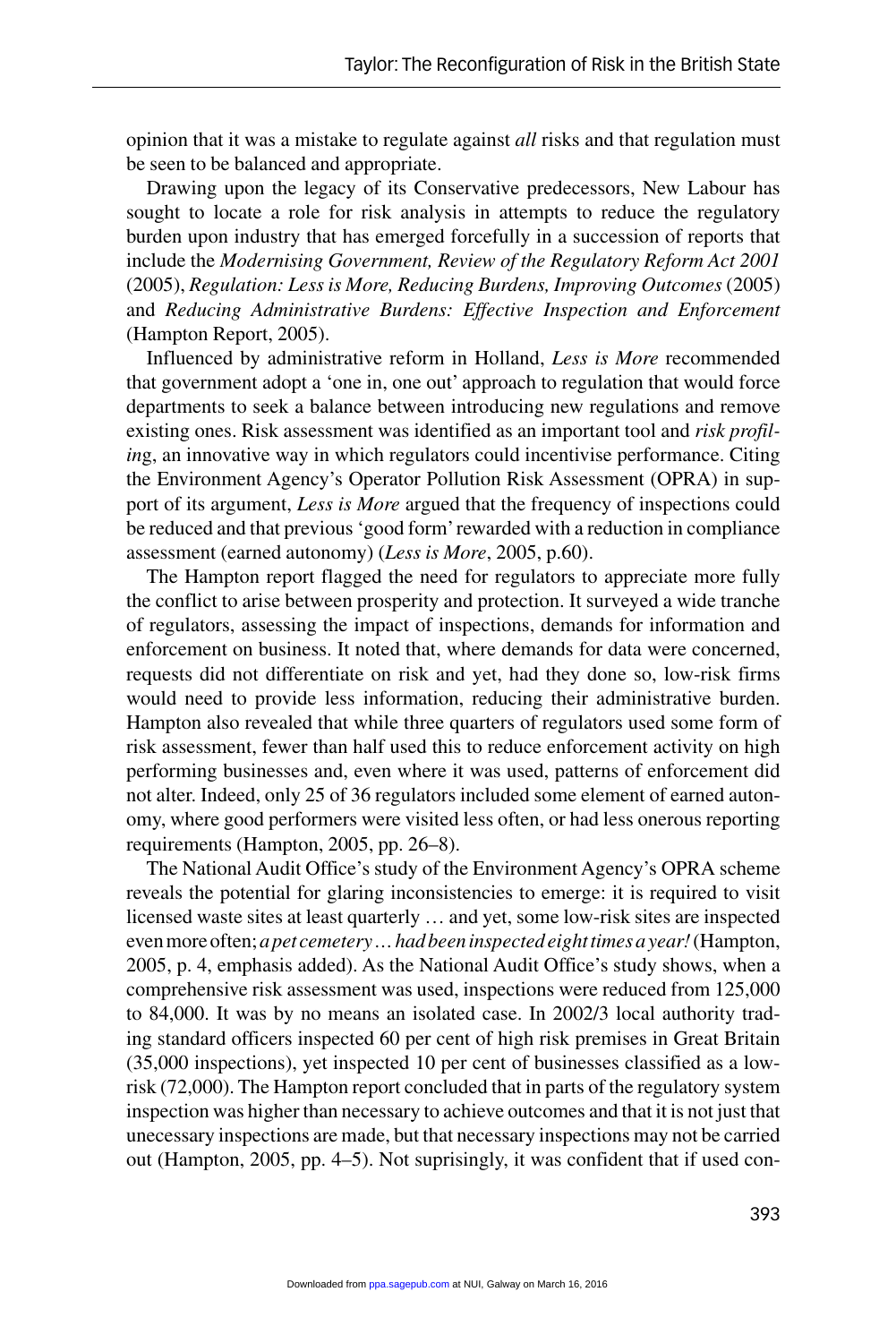sistently, risk analysis should reduce the need for inspections on less risky business and identify those enterprises that require more or less inspection.

Keen to display his enthusiasm for such reform, and to expand the role for risk analysis into a wider range of public policy, Gordon Brown confirmed New Labour's commitment to remove the operating and financial review (OFR), which required stock market listed companies to provide a written account of corporate governance, social values, ethical policies and the impact of their businesses on the environment and society. Adamant that New Labour would not insist on the 'gold-plating' of regulations emanating from Brussels, he assured business that only those industries that pose a risk would be required to undertake such tasks. Echoing this sentiment, Tony Blair implored the Financial Services Authority to consider regulation that: 'inhibited efficient business by perfectly respectable companies'. Regulators, he believed, should make decisions based upon risk, so that rather than regulate equally across a particular sector, they should examine only those companies that pose a threat to consumers (*Times*, 7 June 2005).

#### **Conclusion**

While there can be little doubt that the relationship between risk and politics has come under scrutiny, this article has argued that we need to avoid being seduced by those that suggest risk in politics is a purely recent phenomenon or, that science has suddenly been 'found out', exposed before an incredulous public. It is a view that palpably fails to recognize that risk was always a central consideration in the regulatory principles developed by the post-war British State and that politicians (and civil servants) were aware that expert advice was rarely absolute, subject to conflicting interpretation and that it was important to consult those with a vested interest in order to allay the possibility of any legal challenge.

However, it is not just that those such as Beck, Vogel or Smith underestimate the role of risk under the auspices of the interventionist state. Rather, they neglect sufficient consideration of the impact of the New Right on the role of risk in politics, which has ensured that our critical gaze be drawn firmly toward the inexorable growth of the state, where a deluge in state responsibility impinges upon the individual's capacity to decide on risk. In the vernacular of the New Right, far too much weight has been accorded to the role of the state in deciding what is in our best interests, and far too little consideration given to the individual's capacity to decide on risk. It maintains that it is impossible for the state to decide what is an acceptable level of risk: there are simply too many conflicting and competing variables (economic, technological and social) to consider for a balance to be achieved.

In such a scenario, the role of expert advice is to sustain the view that risks are an attendant feature of day to day life, that what matters is how, as individuals, we make judgements about those risks. Rather than perform the task of sustaining order through responsible government, science now participates in (re)constituting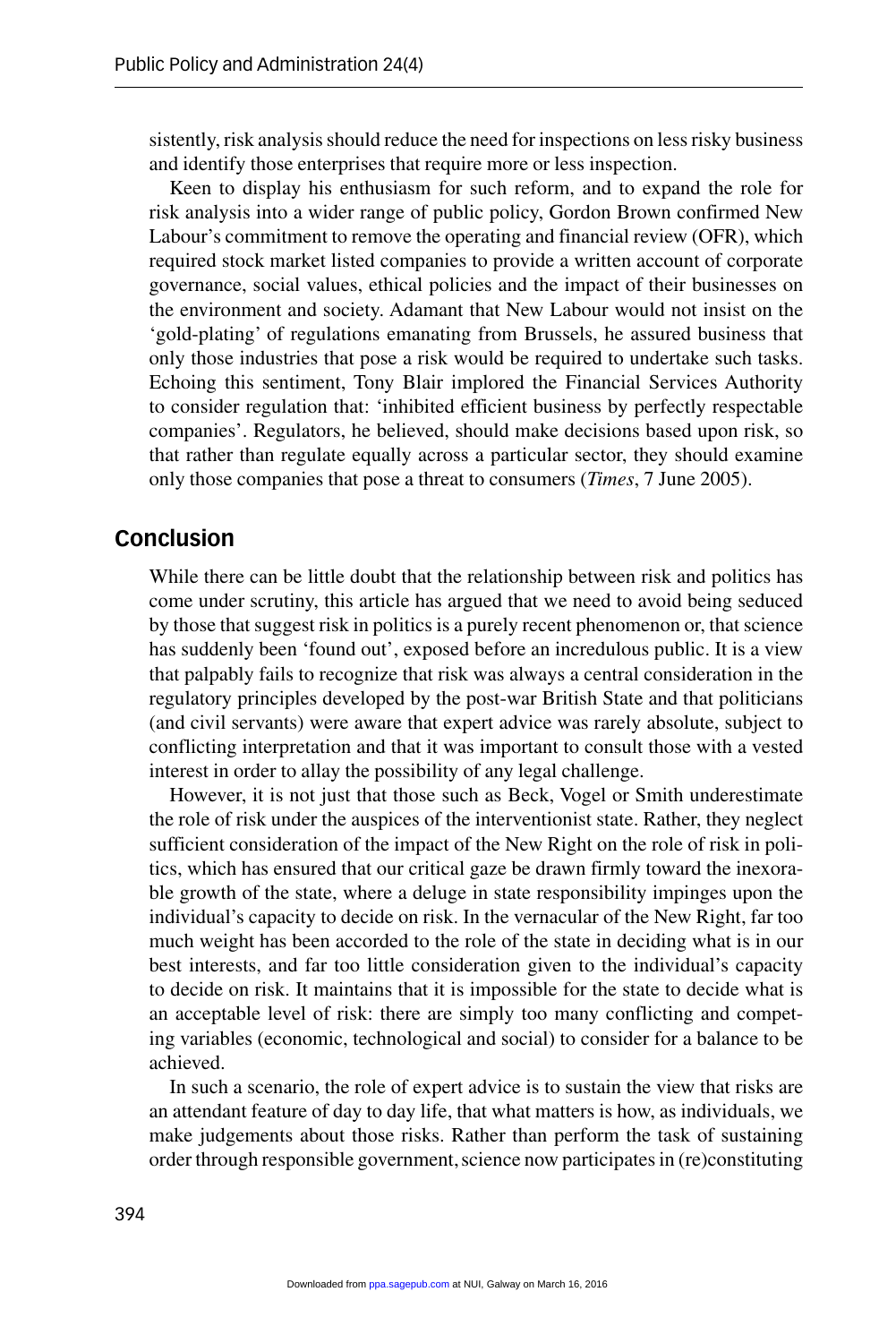order through the market. It articulates the extent to which individuals are exposed to risk, or defines more clearly where no *risk can be proven*. The role of science should not be to *prevent* development on the grounds that a new technology, process or product *may* be risky, but to establish *definitively* whether a product will be detrimental to public health, thereby establishing negligence or culpability (think Thalidomide). These are technologies that may be contentious, possibly risky, but grounds for regulation must be founded upon a *proven risk*. The objective of a risk analysis is not to prevent development at all costs, but establish *how* a risk is to be *managed*, an exercise that seeks to achieve a balance between the potential costs of regulating against risk, with other valued social objectives such as economic growth and employment.

The role of risk in politics (both nationally and internationally) is reconfigured, for science no longer underscores the regulation of the market through the state (the realm of the political/legal) but assists in the reconstruction of individual citizens as consumers of both products and their attendant risks (the realm of the economic/legal – producer/consumer). Here, New Labour has drawn upon the legacy of its Conservative predecessors where the appeal of an elevated role for risk analysis in public policy rests on the fact that it is no longer reserved for those areas in which science reigns, for it has assumed a Smithsonian dimension: risk is to be viewed in a positive light, stimulating innovation and creativity. In this new guise, risk can be employed to define more clearly where intervention (management) *cannot* be justified across vast tracts of public policy: a programme of reform where primacy, though not exclusivity, is afforded to risk assessment, because some form of risk management is still required in a free market.

#### **Notes**

- 1. The most notable were the Clean Air Act (1963), the Occupational Safety and Health Act (1970), the Clean Water Act (1972), amendments to the Federal Pesticide Law (1972) the Toxic Substances Control Act (1976) and the Resource Conservation and Recovery Act (1976).
- 2. Much of the argument presented here sits comfortably with Moran's (2001) work on rise of the regulatory state, most notably his recognition of: a shift in regulatory responsibilities as the interventionist state was challenged by the New Right; the reform of self-regulation and the rise of new regulatory agencies concerned with issues about risk and safety. Differences emerge, however, on his *tentative* acceptance of Beck's risk society as a contributory force behind the rise of the regulatory state and his assertion that much of regulatory innovation is about managing risk (interventionist in leaning). Although he recognizes that any 'objective rise' in risk 'may be debatable' it appears Beck's idea of a risk society captures a concern with new 'catastrophic, unknowable' risks that individuals can do little to safeguard against (Moran, 2001, p. 29). However, I would suggest that the role of science has been reconfigured, elevated as part of a sustained attempt to reduce intervention (management). Without accepting Beck's ideas, these are arguments that sit easily with other elements of his analysis: the impact of the EU,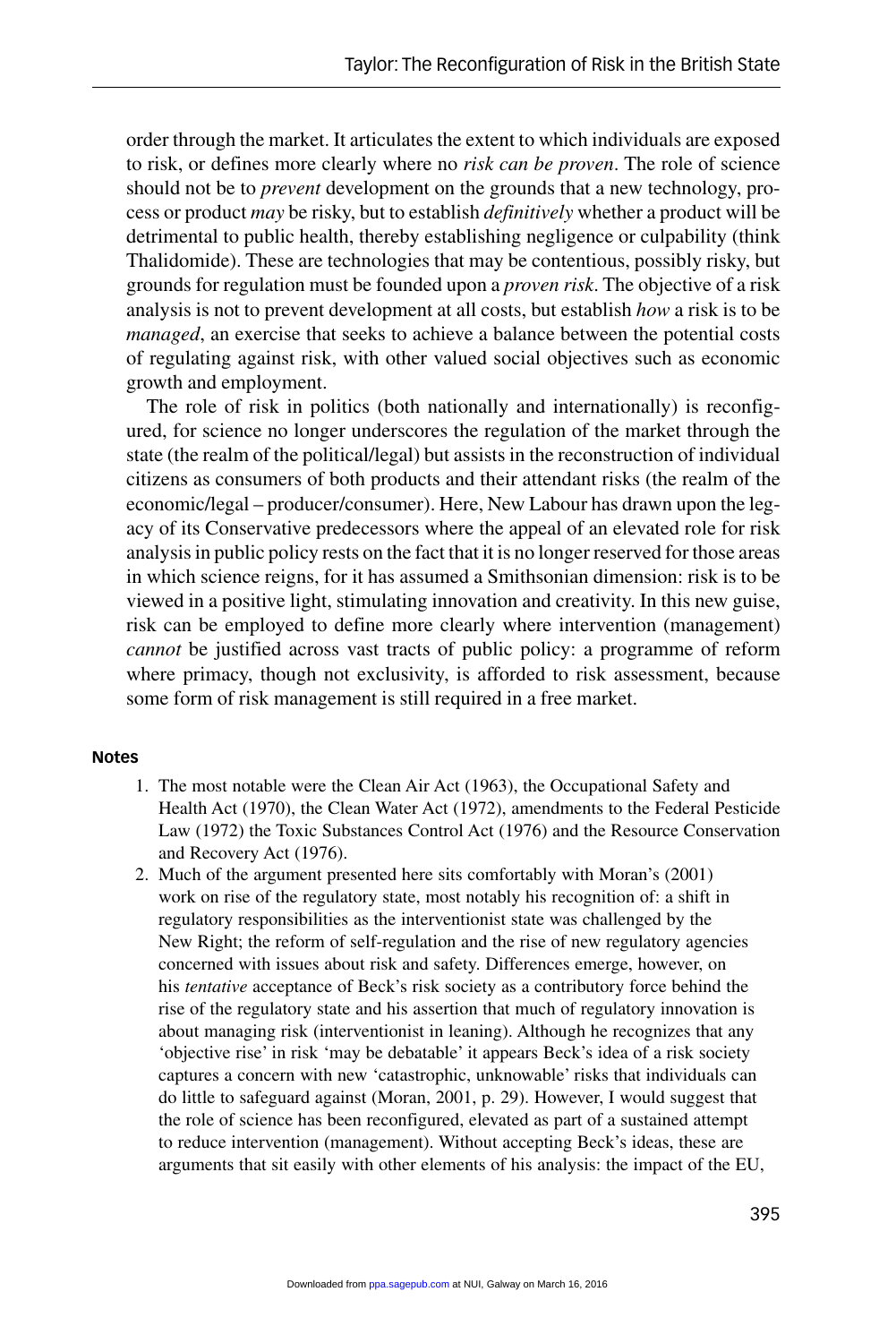the audit explosion, scandals. I would add influential international bodies such as WTO, Codex, etc.

3. The use of risk analysis has been subject to extensive criticism from political scientists for its tendency to underestimate or downplay implementation deficits because it assumes a rational transfer (and acceptance) of knowledge. Little room is given for competing views, conflicts of opinion or differences about how change is received (O'Riordan et al., 1988, p.14: see also Douglas, 1994; Wynne, 1996). A further problem lies in the use of comparison in fine-tuning, and yet with highly complex technologies, such as nuclear power, we simply do not know. We have no experience to draw upon, an omission dramatically revealed at the Sizewell B Inquiry where the project Director of the PWR at Three Mile Island was asked if he 'had any comparable experience?'. His response, which provoked laughter in the audience, was 'No. (not) until after the accident' (O'Riordan et al., 1988, p. 182).

#### **References**

Beck, U. (1992) *Risk Society: Towards a New Modernity*. London: SAGE.

- Beck, U. (1998) 'Risk and the Provident State', in J. Franklin (ed.) *The Politics of Risk Society*. Cambridge: Polity Press.
- Breyer, S. (1993) *Breaking the Vicious Circle: Toward Effective Risk Regulation*. Cambridge, MA: Harvard University Press.
- Cassesse, S. (2005) 'Global Standards for National Administrative Procedure', *Law and Contemporary Problems* 68(3–4): pp. 109–27.

Committee for Propriety Medical Products (CPMP) (2002) *CPMP Position Statement. Non-remunerated and Remunerated Donors: Safety and Supply of Plasma-derived Medical Products*, CPMP/BPW/1818/02/Final

Department of the Environment (1992) *Policy Appraisal and the Environment: A Guide for Government Departments*. London: HMSO.

- De Sadeleer, N. (2002) *Environmental Principles*. Oxford: Oxford University Press.
- Douglas, M. (1994) 'Dominant Rationality and Risk Perception', PERC Occasional Paper 4, University of Sheffield.

Epstein, S. (1996) *Impure Science: AIDS, Activism and the Politics of Knowledge*. Los Angeles: University of California Press.

European Food Safety Authority (EFSA) (2008) Press release, 18 February.

Farrell, A. (2005) 'The Emergence of EU Governance in Public Health: The Case of Blood Policy and Regulation', in M. Steffen (ed.) *Health Governance in Europe: Issues, Challenges, and Theories*. Oxford: Routledge.

Farrell, A. (2006) 'Is the Gift Still Good?: Examining the Politics and Regulation of Blood Safety in the European Union', *Medical Law Review* 14(2): pp. 155–79.

- Feldman, E.A., and Bayer, R. (eds) (1999) *Blood Feuds: AIDS, Blood and the Politics of a Medical Disaster*. Oxford: Oxford University Press.
- Gamble, A. (1996) *Hayek: The Iron Cage of Liberty*. Cambridge, MA: Polity Press, Blackwell.
- Giddens, A. (1998) 'Risk Society', in J. Franklin (ed.) *The Politics of Risk Society*. Cambridge: Polity Press.
- Hampton, P. (2005) *Reducing Administrative Burdens: Effective Inspection and*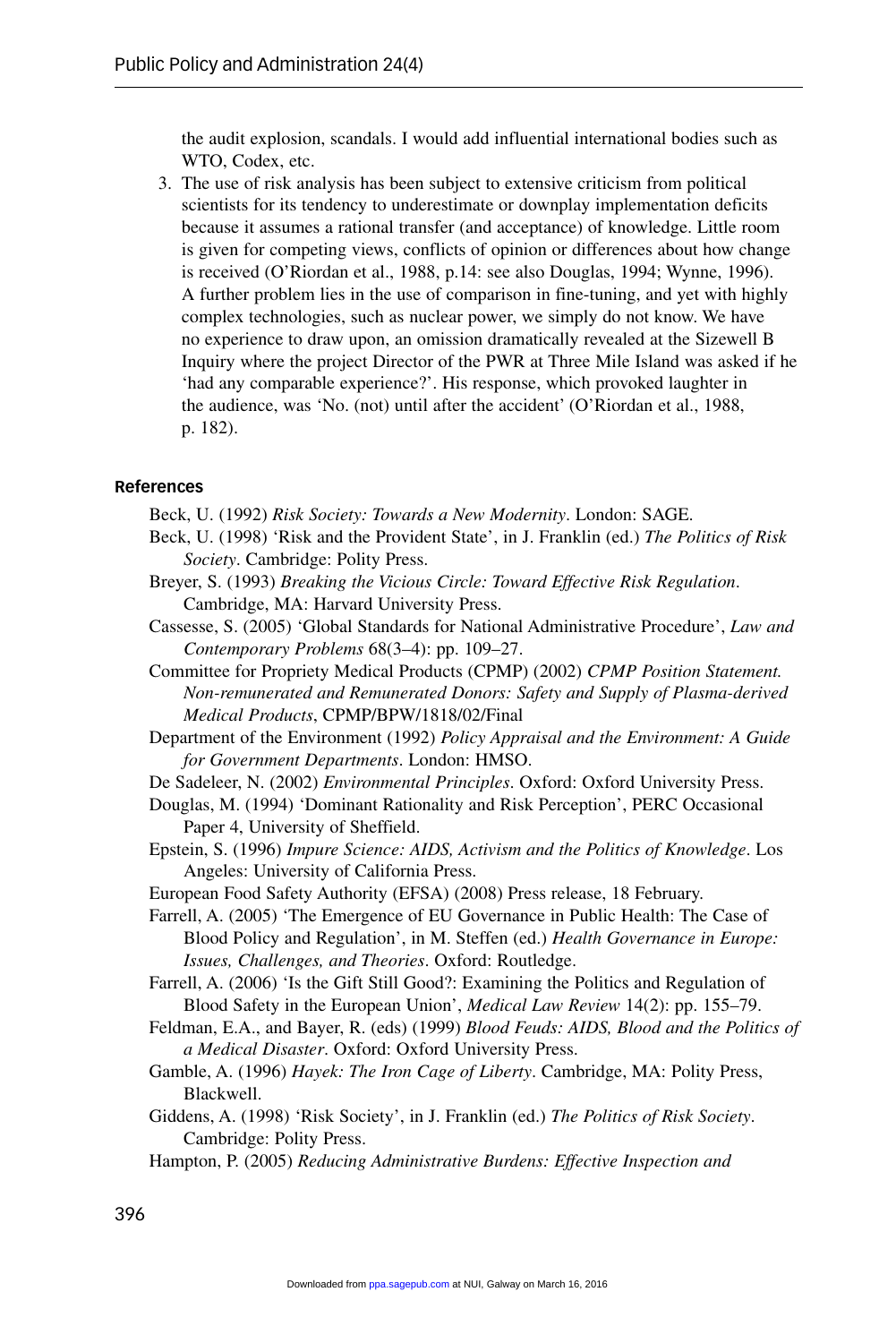*Enforcement (Hampton Report)*. London: HMSO.

- Heritier, A. (1996) *Policy Making and Diversity in Europe: Escaping Deadlock*. Cambridge: Cambridge Unviersity Press.
- Hervey, T.K., and McHale, J.V. (2005) 'Law, Health and the European Union', *Legal Studies* 25(2): pp. 228–59.
- Hood, C., Jones, D.K., Pidgeon, N.F., and Turner, B.A. (1992) 'Risk Management', in *Risk Analysis, Perception and Management*, Royal Society Study Group.
- Hornstein, D. (2003) 'Reclaiming Environmental Law: A Normative Critique of Comparative Risk Analysis', *Columbia Law Review* 92(3): pp. 562–634.
- Kingsbury, B., Krisch, N., and Stewart, R.B. (2005a) 'The Emergence of Global Administrative Law', *Law and Contemporary Problems* 68(3–4): pp. 16–62.
- Kingsbury, B., Krisch, N., Stewart, R., and Weiner, J.B. (2005b) 'Global Governance as Administration-National and Transnational Approaches to Global Administration', *Law and Contemporary Problems* 68(3–4): pp. 1–13.
- Levidow, L., Murphy, J., and Carr, S. (2007) 'Recasting Substantial Equivalence: Transatlantic Govenance of GM Food', *Science, Technology and Human Values* 32(1): pp. 1–27.
- Lewis, G., and Abraham, J. (2001) 'The Creation of Neo-liberal Corporate bias in Transnational Medicines Control: The Industrial Shaping and Interest Dynamics of the European Regulatory State', *European Journal of Research* 39: pp. 53–80.

Lowe, P., and Ward, S. (1998) *British Environmental Policy and Europe: Politics and Policy in Transition*. London: Routledge.

- McCann, D., Barrett, D., Cooper, A., Crumpler, D., Dalen, L., Grimshaw, K. et al. (2007) 'Food Additives and Hyperactive Behaviour in 3 yr old and 8/9 yr old children in the Commnity: A Randomised, Double-blinded, Placebo-Controlled Trial', *The Lancet* 370(9598): pp. 1560–67.
- Majone, G. (2003) 'The Credibility Crisis of Community Regulation', *Journal of Common Market Studies* 38(2): pp. 273–302.
- Marsh, D., Richards, D., and Smith, M. J. (2001) *Changing Patterns of Governance: Reinventing Whitehall*. Basingstoke: Palgrave.
- Merrill, R. (2003) 'Foreword', *Law and Contemporary Problems* 66(4): pp. 1–5
- Moran, M. (2001) 'The Rise of the Regulatory State', *Parliamentary Affairs* 54(1): pp. 19–34.
- National Research Council (1983) *Risk Assessment in Federal Government: Managing the Process*. Washington, DC: National Academies Press.
- Oraz, L., Kaitin, K., and Lasagna, L. (1992) 'Pharmaceutical Regulation in the European Community: From Precauionary Principle to Regulatory Impact Analysis', *Journal of Risk and Uncertainty* 28(3): pp. 237–60.
- Organisation for Economic Co-operation and Development (OECD) (1993) *Safety Evaluation of Foods derived from Modern Biotechnology: Concepts and Principles*. Paris: OECD.
- O'Riordan, T., Kemp, R., and Purdue, M. (1988) *Sizewell B: An Anatomy of an Inquiry*. London: Palgrave.
- Peel, J. (2004) *Risk Regulation under the WTO SPS Agreement: Science as an International Normative Yardstick?* New York: New York University Law School.
- Philips, B.J., and Ferguson-Smith, M. (2000) *Report of the Inquiry of into BSE and variant CJD in the United Kingdom*. London: HMSO.